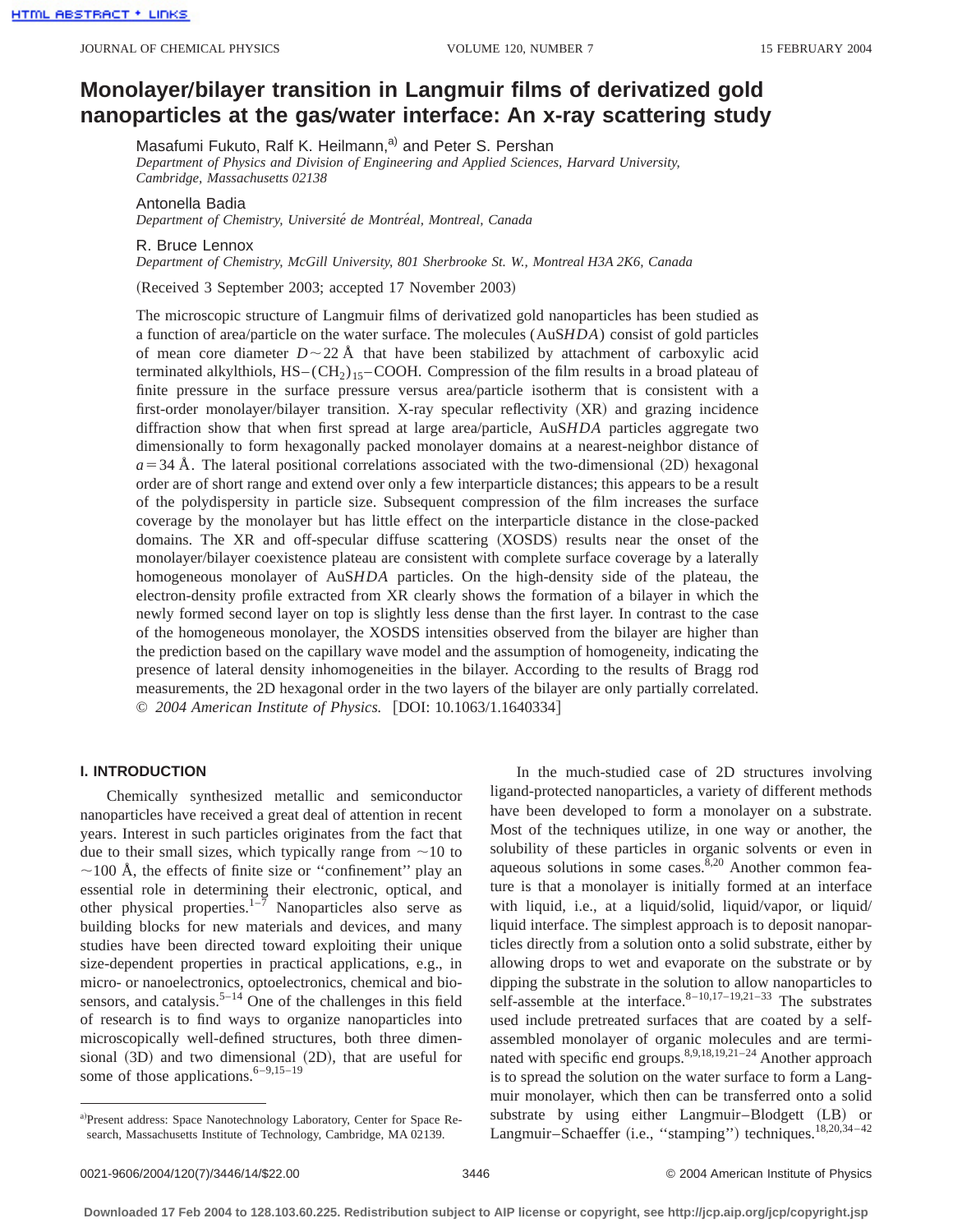One important advantage of the Langmuir method is the ability to control the surface coverage. It may also be possible to control the interparticle spacing if the initial microscopic packing density can be further increased by laterally compressing the film. One of the more complex methods that have been used is based on attractive interactions between colloidal nanoparticles in an aqueous solution and a charged surfactant monolayer at the solution/air interface.<sup>20,43-48</sup> In this approach, nanoparticles form a monolayer of their own just below the surfactant monolayer, and the composite film thus formed is transferred onto a solid support by the LB method. Finally, more recent studies have explored the formation of nanoparticle monolayers at liquid/liquid interfaces, $49-51$  and some of these films have also been transferred onto solid substrates.<sup>49,50</sup>

One of the most commonly studied classes of metallic nanoparticles consists of colloidal gold or silver crystallites that are nucleated and grown from metallic ions in solution and are stabilized by simultaneous attachments of alkanethiols  $HS - (CH_2)_{n-1} - CH_3$  (or thiol derivatives) onto their surface (denoted as "AuSCn" or "AgSCn").<sup>3,4,29–37,52–62</sup> Evidence that a 2D assembly of this class of nanoparticles may exhibit an interesting *collective* behavior under certain conditions has been provided by the recent studies of Langmuir films by Heath and co-workers.<sup>3,4,34-37,52,53</sup> Their samples consisted of AuSCn  $(n=9,12,18)$  and AgSCn  $(n=9,12,18)$  $=$  3,5,6,8,10,12) particles with mean metal-core diameters *D* ranging from 18 to 80 Å. Their TEM images of transferred Langmuir-Schaeffer films indicate that in compressed monolayers AuSC*n* and AgSC*n* particles form close-packed structures with local 2D hexagonal order. $34,35$  They also measured the optical response of AgSC*n* monolayers at the air/water interface as a function of compression or the edge-to-edge separation  $\delta$  between adjacent Ag cores. Their results show that compression leads to a sharp and discontinuous drop in both the linear reflectance and the nonlinear secondharmonic signal when the ratio  $\delta/D$  falls below  $\sim$ 20% (or  $\delta$  <  $\sim$  5 Å for *D* = 27 Å).<sup>35</sup> They interpreted this as evidence for a 2D metal/insulator transition, attributing the observed effect to delocalization of electrons caused by sufficient overlap between electronic wave functions of adjacent particles.<sup>3,35,53</sup> This interpretation was later supported by measurements of the complex low-frequency impedance<sup>52,53</sup> and the complex optical dielectric function $4,53$  for monolayers on water and by the density of states extracted from scanning tunnel microscope (STM) measurements on transferred films. $36,37,53$  Each of the probed quantities exhibited metallic characteristics at small  $\delta$  and behaved like an insulator at large  $\delta$ ; moreover, the results were reversible with respect to the degree of compression.

The collapse of AuSC*n* and AgSC*n* monolayers at high surface pressure has also been studied, but to a much lesser extent. On the basis of their TEM images and the dependence  $d\prod_{c}/dT < 0$  of the collapse pressure  $\prod_{c}$  on temperature, Heath *et al.* concluded that collapsed films are more disordered than the close-packed monolayer. $34,35$  They assumed that the collapsed film consisted of coexisting monolayer and bilayer regions. The recent optical study by Henrichs *et al.* further showed that the monolayer collapse is also associated with reduction in the metallic character of the film.<sup>4</sup> They attribute the effect to increased structural disorder in the collapsed bilayer, which tends to induce localization of electronic states. $63,64$ 

This paper presents synchrotron x-ray scattering structural studies of Langmuir films of gold nanoparticles that are derivatized with carboxylic acid-terminated alkylthiol chains HS–(CH<sub>2</sub>)<sub>15</sub>–COOH ("AuS*HDA*" with "*HDA*" denoting *hexadecanoic acid*). These particles differ from the more common AuSC*n* mentioned above in that instead of the hydrophobic  $-CH_3$  group, the hydrophilic  $-COOH$  group is exposed at the periphery. The surface pressure  $(\Pi)$  vs area/ particle (A) isotherms of AuS*HDA* films at room temperature  $(25 \degree C)$  display clear signatures that are consistent with a first-order monolayer/bilayer transition. The microscopic structures on both sides of this transition have been probed in detail using x-ray specular reflectivity  $(XR)$ , grazing incidence diffraction (GID), and off-specular diffuse scattering (XOSDS) techniques.

This paper is organized as follows: Section II describes relevant experimental details, Sec. III presents the results of )-*A* isotherm, XR, XOSDS, and GID measurements, and Sec. IV summarizes the main conclusions.

## **II. EXPERIMENTAL DETAILS**

#### **A. Sample and** )**-A isotherm measurements**

The AuS*HDA* sample consisted of polydisperse gold nanoparticles derivatized with carboxylic acid-terminated hexadecanethiol chains  $HS - (CH<sub>2</sub>)<sub>15</sub>$ –COOH. The thiol terminus is chemically bonded to the surface of Au nanoparticles. The synthetic procedures have been described previously.<sup>55,56,58,61</sup> A TEM study by Badia and co-workers<sup>58</sup> demonstrated that the synthesis produces polydisperse Au nanoparticles of typical mean Au-core diameter *D* in the range 20–30 Å with a typical standard deviation for the size distribution of  $\Delta D \sim \pm 4-8$  Å (or  $\Delta D/D = 20-30$  %). As will be described further in Sec. III, the x-ray measurements in the present study provided three independent measures of *D* in the actual AuSHDA sample that we used: (i)  $D_l$  $=$  20.5 Å, based on the monolayer thickness obtained from XR; (ii)  $D<sub>6</sub>=22$  Å, based on the combination of the XRbased electron density in the monolayer and the microscopic area/particle extracted from the observed GID peaks; and (iii)  $D_{BR}$ =23.2 Å, based on Bragg-rod measurements. We assume that the average of these three x-ray-based values,  $\overline{D} \pm \delta \overline{D}$  = 22  $\pm$  1.4 Å, is representative of the mean Au-core diameter of the actual sample, where  $\delta\bar{D}$  refers to the uncertainty in the mean (to be distinguished from the standard deviation  $\Delta D$  of the size distribution). The average molecular weight (MW) of AuS*HDA*, which is needed to calculate the number of particles spread on the wafer surface, was estimated as follows. For simplicity, we represent the Au core by a sphere of diameter  $\overline{D} = 22 (\pm 1.4)$  Å and assume that on the core surface each thiol chain occupies an area of  $A<sub>thiol</sub>=21.4 \text{ Å}^2$ , which is equal to the value found in selfassembled monolayers of thiols on planar  $Au(111)$ surfaces.34,54 Such a AuS*HDA* particle consists of 320  $(\pm 62)$  Au atoms and 70  $(\pm 9)$  thiol chains, and the corre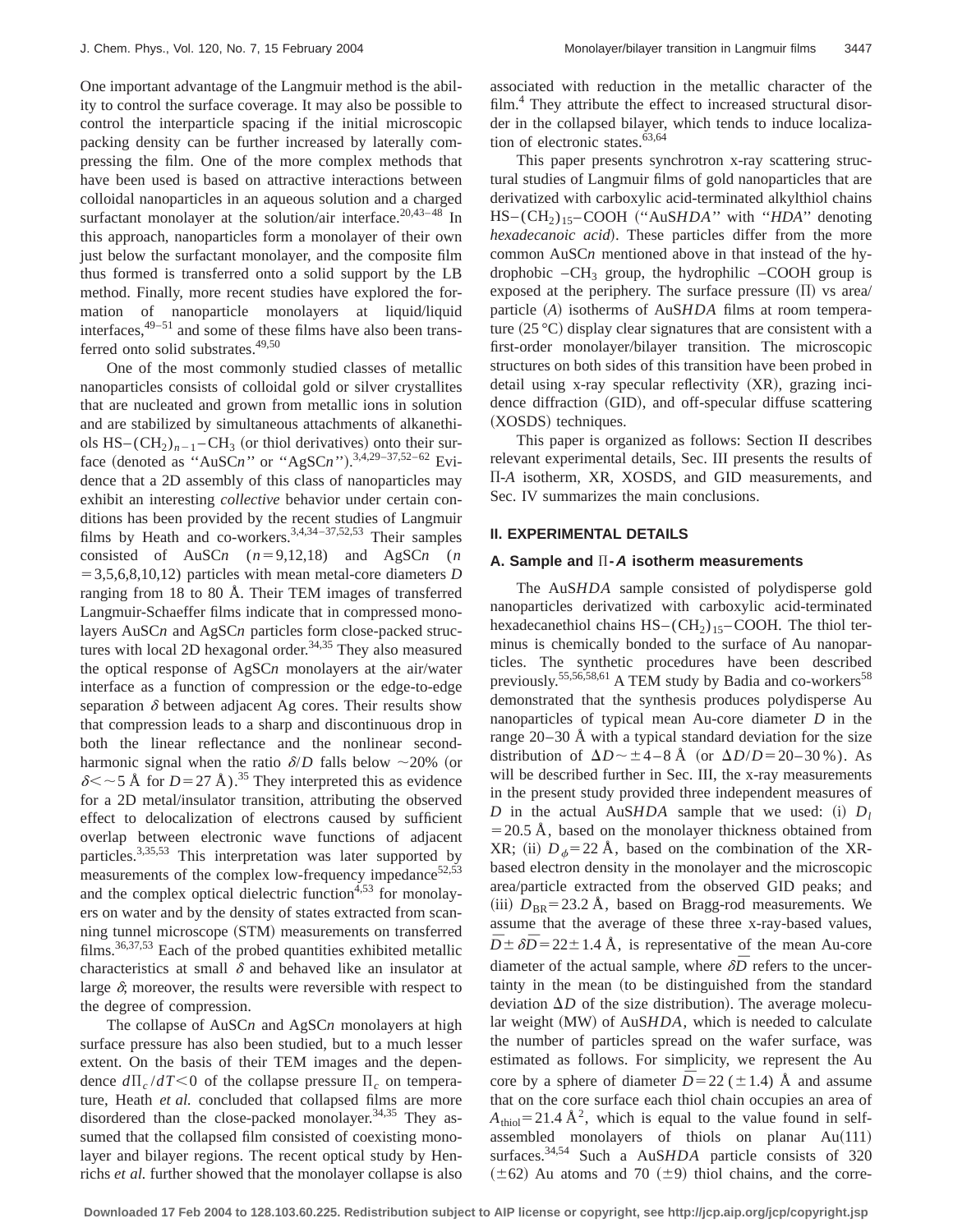sponding MW is equal to 83 200 g/mole  $(\pm 12 500$  g/mole or  $\pm$ 15%). This value of MW was used to estimate the number of particles spread from solution onto the suphase surface in the Langmuir trough. The area per particle *A* in the reported )-*A* isotherms is equal to the ratio of the available trough surface area to this number. From the uncertainty in the MW, we estimate the uncertainty in the isotherm area *A* to be about  $\delta A/A \sim \pm 15\%$ .

Details on the Langmuir trough that was used in the present study have been described previously.65–67 A Teflon trough and a Wilhelmy-type surface pressure balance are enclosed in a sealed aluminum box. For isotherm measurements, the box was filled with high-purity  $N_2$  gas. For x-ray measurements, high-purity He gas was used instead in order to reduce background scattering from gas in the beam path. All the measurements to be reported here were carried out at  $T=25.0$  °C. An aqueous solution which was preadjusted to  $pH=3$  by adding an appropriate amount of HCl (J. T. Baker, ULTREX II ultra pure regent) to pure water  $(Milli-Q$  quality) was used both as the subphase and for flushing of the trough prior to spreading of a film. The acidic subphase was chosen to prevent ionization of the carboxylic acid groups. The spreading solution was prepared by dissolving a dry sample of AuS*HDA* particles in benzene (Sigma, HPLC grade); the nominal concentration of the solutions that were used ranged from 1.45 to 1.66 mg/mL. A film was deposited on the surface by spreading a measured volume of the solution, which ranged from 90 to 130  $\mu$ L and corresponded to an initial, as-spread area of  $A > 1300 \text{ Å}^2/\text{particle}$ .

)-*A* isotherms were measured by using two different methods. In a stepwise continuous scan, each compression step (typically,  $\Delta A = 6.5 \text{ Å}^2/\text{particle per step}$ ) was followed by a 15-sec wait, a measurement of surface pressure  $\Pi$ , and the next compression step. In a relaxation scan,  $65-67$  the film was allowed to relax after each compression step  $(\Delta A)$  $=$  26 Å<sup>2</sup>/particle per step); at each area *A*, the surface pressure was monitored every minute during relaxation until the pressure change over 5 min was less than 0.05 dyne/cm, at which point a final pressure was recorded and the film was compressed to the next area. For both methods, the barrier speed that was used for film compression corresponded to a compression rate of  $dA/dt = 0.65$  ( $\AA^2$ /particle)/s. For x-ray experiments, the film was compressed using the stepwise continuous method, but it was allowed to relax once the target area was reached. X-ray measurements were initiated only after the surface pressure had relaxed to the value given by the relaxation isotherm.

#### **B. X-ray measurements**

X-ray experiments were carried out at the Beamline X22B of the National Synchrotron Light Source, using the Harvard/BNL liquid surface spectrometer<sup>65</sup> operated at an x-ray wavelength of  $\lambda = 1.55$  Å. The relationships between the surface (the *x-y* plane) and the scattering angles  $(\alpha, \beta, \beta)$  $2\theta$  are illustrated in Fig. 1. The difference between the scattered and incident wave vectors defines the wave vector transfer  $\mathbf{q} = \mathbf{k}_{out} - \mathbf{k}_{in}$ . Its three Cartesian components are given by  $q_x = k \cos(\beta) \sin(2\theta)$ ,  $q_y = k[\cos(\beta) \cos(2\theta)$  $-cos(\alpha)$ , and  $q_z = k[\sin(\alpha) + \sin(\beta)]$ , where  $k = 2\pi/\lambda$ . For



FIG. 1. X-ray scattering geometry.

all the x-ray data reported here, scattered intensities were measured using a NaI scintillation detector. Two sets of crossed Huber slits were placed between the sample and the detector, one set located at  $S_1 = 183$  mm and the other (detector slits) at  $S_2$ =657 mm from the sample center. In what follows, the height and width of slit opening at  $S_i$  are denoted as  $(H_i, W_i)$ .

# **1. Specular reflectivity and off-specular diffuse scattering**

In XR, intensity *I* reflected from the surface at the specular condition ( $\beta = \alpha,2\theta=0; q_{xy}=0$ ) is measured as a function of the incident angle  $\alpha$  or wave vector transfer  $q_z$  $=2k \sin(\alpha)$  along the surface normal. The reported signal is the difference between the intensity measured at the specular position ( $2\theta=0$ ) and the background intensity that was measured at 2 $\theta$  offsets of  $\pm 2\theta_b = \pm 0.25^\circ$ . The opening of the detector slits at  $S_2$  was set to  $(H_2, W_2) = (2.5 \text{ mm}, 3.0 \text{ mm})$ and corresponded to angular detector resolutions of  $\delta\beta$ =  $0.22^{\circ}$  and  $\delta(2\theta)$  =  $0.26^{\circ}$ , or equivalently, reciprocal-space resolutions of  $\delta q_x = 0.0185 \text{ Å}^{-1}$ ,  $\delta q_y = 0.0019 q_z$ , and  $\delta q_z$  $=0.0155$  Å<sup>-1</sup>.

XOSDS was measured using a  $\beta$ -scan method, in which the incident angle  $\alpha$  is fixed and intensities scattered in the incidence plane ( $2\theta=0$ ) are measured as a function of the output angle  $\beta$ . The background intensities were measured at 2 $\theta$  offsets of  $2\theta_b = \pm 0.3^\circ$  and subtracted from the signal at  $2\theta=0$ . The detector slit setting of  $(H_2, W_2)=(1.0 \text{ mm})$ , 3.0 mm) used for the  $\beta$  scans corresponded to angular resolutions of  $\delta\beta$ =0.087° and  $\delta(2\theta)$ =0.26°. The equivalent *q*-space resolutions are given by  $\delta q_x = 0.0185 \text{ Å}^{-1}$  and  $\delta q_z$ =0.0062 Å<sup>-1</sup>, while the  $q_y$  resolution varied with  $\beta$  as  $\delta q_y = k \sin(\beta) \delta \beta = (0.0062 \text{ Å}^{-1}) \times \sin(\beta).$ 

The measured quantity for XOSDS is the normalized intensity difference  $\Delta I(\alpha,\beta)/I_0$ , where  $I_0$  is the incident intensity and

$$
\Delta I(\alpha, \beta) = I(\alpha, \beta, 2\theta = 0)
$$

$$
- \left(\frac{1}{2}\right)[I(\alpha, \beta, +2\theta_b) + I(\alpha, \beta, -2\theta_b)]. \quad (1)
$$

The specular reflectivity  $R(q_z)$  measured in XR is a special case of the above, i.e.,  $R(\alpha) = \Delta I(\alpha, \beta = \alpha)/I_0$ . In general,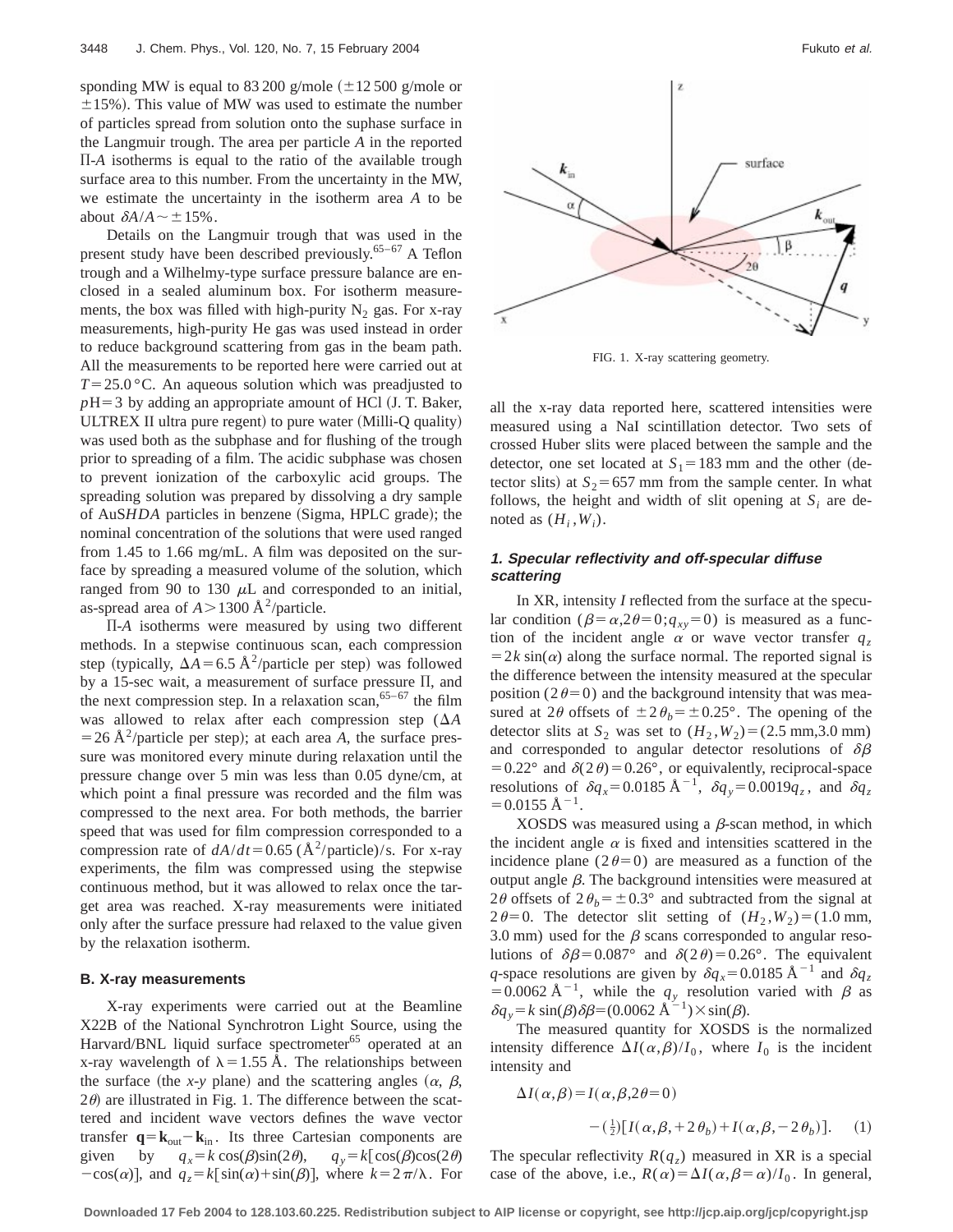the observed intensity is equal to the convolution of the differential cross section  $d\sigma/d\Omega$  with an instrumental resolution function  $\Xi$ . For the experimental setups described above, the size of the detector slit opening is much larger than the cross sectional area  $A_0$  of the incident beam (0.1)  $\times$ 0.5 mm). Therefore it is appropriate to take  $\Xi$  = 1 inside the resolution volume and  $\Xi=0$  outside, such that

$$
\frac{I(\alpha,\beta,2\theta)}{I_0} = \int_{\beta_-}^{\beta_+} d\beta' \int_{2\theta_-}^{2\theta_+} d(2\theta') \frac{1}{A_0} \frac{d\sigma}{d\Omega}(\alpha,\beta',2\theta'), \quad (2)
$$

where  $\beta_{\pm} = \beta \pm \delta \beta/2$  and  $2\theta_{\pm} = 2\theta \pm \delta(2\theta)/2$ . An equivalent expression based on the integration in the reciprocal space can be obtained by using the approximation  $d\Omega$  $\approx d\beta d(2\theta) \approx d^2 \mathbf{q}_{xy} / [k^2 \sin(\beta)].$ 

In the case of liquid surfaces, the scattering cross section is characterized by a power-law behavior of form  $d\sigma/d\Omega$  $\sim 1/q_{xy}^{2-\eta}$ , where  $0 < \eta = (k_B T/2\pi \gamma)q_z^2 < 2.^{68,69}$  This behavior originates from the two-dimensional nature of the interface and the presence of capillary waves, which are thermally excited fluctuations of liquid/gas interfacial heights  $h(r_{xy})$  against surface tension  $\gamma$ . If the liquid surface is laterally homogeneous and height fluctuations of all interfaces are conformal with each other,  $d\sigma/d\Omega$  is described well by the following normalized form: $70-72$ 

$$
\frac{1}{A_0} \left( \frac{d\sigma}{d\Omega} \right)_{hmg} \approx \frac{1}{16\pi^2} \left( \frac{q_c}{2} \right)^4 \frac{|\Phi_0(q_z)|^2}{q_z^2 \sin(\alpha)} \frac{2\pi\eta}{q_{xy}^2} \left( \frac{q_{xy}}{q_{\text{max}}} \right)^{\eta},\tag{3}
$$

where  $q_c = 2k \sin(\alpha_c)$  is the critical wave vector for total reflection (for water subphase,  $q_c=0.0218 \text{ Å}^{-1}$  or  $\alpha_c$ = 0.154° at  $\lambda$  = 1.55 Å). The inverse  $2\pi/q_{\text{max}}$  of the upper cutoff wave vector corresponds to the smallest capillary wavelength, which is on the order of the nearest-neighbor distance between molecules on the surface. The structure factor  $|\Phi_0(q_z)|^2$  arises from an average local or "intrinsic" electron density profile  $\langle \rho_{T=0}(z) \rangle$  across the interface and can be expressed  $as^{73}$ 

$$
|\Phi_0(q_z)|^2 = \frac{R_{T=0}(q_z)}{R_F(q_z)},
$$
\n(4)

where  $R_F(q_z)$  is the Fresnel reflectivity of an ideally flat and sharp subphase/gas interface.  $R_{T=0}(q_z)$  refers to the reflectivity due to the intrinsic profile  $\langle \rho_{T=0}(z) \rangle$  that would be obtained if the capillary waves were absent, i.e., if  $\langle h^2(0)\rangle$ = 0. In the limit  $q_z \geqslant q_c$ , Eq. (4) approaches the well-known expression based on the Born approximation<sup>70–72</sup>

$$
|\Phi_0(q_z)|^2 \approx \left| \int_{-\infty}^{+\infty} dz \frac{d}{dz} \left[ \frac{\langle \rho_{T=0}(z) \rangle}{\rho_{\infty}} \right] e^{-iq_z z} \right|^2, \tag{5}
$$

where  $\rho_{\infty}$  is the electron density in the bulk subphase ( $\rho_{\infty}$ ) = 0.334  $e/\text{\AA}^3$  for water). For small values of  $q_z$  that are comparable to  $q_c$ , Eq. (4) can be evaluated by using the matrix method of the Parratt formalism, which is based on a division of  $\langle \rho_{T=0}(z) \rangle$  into many constant-density slabs and the application of the exact boundary conditions at each slab/ slab interface.<sup>74,75</sup>

In the analysis, the intrinsic profile  $\langle \rho_{T=0}(z) \rangle$  is extracted by constructing a model profile and fitting the corre-



FIG. 2. Stepwise continuous (lines) and relaxation (filled circles) isotherms on AuS*HDA* films on HCl/water subphase ( $p$ H=3) at 25 °C. Points where x-ray measurements were made are indicated by open circles and *Ai* , where  $A_1 = 1325 \text{ Å}^2/\text{particle}, A_2 = 1145 \text{ Å}^2/\text{particle}, A_3 = 1070 \text{ Å}^2/\text{particle}, A_4$ = 830 Å<sup>2</sup>/particle, and  $A_5$ = 535 Å<sup>2</sup>/particle.

sponding  $R(q_z)$  based on Eqs. (1)–(5) to the measured XR data. This procedure also allows the extraction of the structure factor  $|\Phi_0(q_z)|^2$ . Assuming that this factor is known, the theoretical XOSDS curve  $[\Delta I(\alpha,\beta)/I_0]_{\text{hmg}}$  that would be expected for a homogeneous film can be calculated with no adjustable parameters and can be compared with the observed intensity  $\Delta I(\alpha,\beta)/I_0$ . If there exist some thermal or static surface inhomogeneities (i.e., lateral density fluctuations other than those due to capillary waves) at lateral length scales that are accessible by  $\beta$  scans (100 Å–1  $\mu$ m), then, excess scattering  $\Delta I/I_0 - [\Delta I/I_0]_{\text{hmg}} > 0$  will be observed in off-specular regions.<sup>70,76</sup>

#### **2. Grazing incidence diffraction**

All the GID measurements to be reported, including the characterization of Bragg rods,<sup>77</sup> were made by scanning the intensities scattered away from the incidence plane (2 $\theta$ )  $\neq$ 0) and near the surface plane (0< $\beta$ <5°), as a function of  $2\theta$  or the lateral wave vector  $q_{xy}$ . The incident angle was fixed at  $\alpha$ =0.12° (< $\alpha_c$ =0.154°), corresponding to an illuminated footprint of extension  $\sim$  50 mm along the incident beam direction. The slit settings used in typical scans were:  $(H_1, W_1) = (8.0 \text{ mm}, 2.0 \text{ mm})$  at  $S_1$  and  $(H_2, W_2)$  $=$  (11.5 mm,2.0 mm) at  $S_2$ . The in-plane resolution was limited by the horizontal slit width  $W_1$  at  $S_1$  and corresponded to a FWHM (full width at half maximum) resolution of  $\delta(2\theta) = W_1 / (S_2 - S_1) = 0.24$ ° or  $\delta q_{xy} \approx 2k \delta(2\theta)$  $=0.017 \text{ Å}^{-1}$ . Due to the relatively large vertical opening *H*<sub>2</sub> of the detector slits, signals scattered over  $\Delta\beta=1.0^{\circ}$  or  $\Delta q_z = 0.071 \text{ Å}^{-1}$  were accepted by the detector.

### **III. RESULTS AND DISCUSSION**

## **A.** )**-A isotherms**

Representative isotherms obtained from AuS*HDA* films at 25.0 °C are shown in Fig. 2. Three separate stepwise continuous scans (lines; each from a fresh film) are plotted together to demonstrate the reproducibility of the isotherm. A relaxation isotherm is indicated by the filled circles. The only significant difference between the two types of isotherms is that at a given area/particle *A*, the surface pressure in the

**Downloaded 17 Feb 2004 to 128.103.60.225. Redistribution subject to AIP license or copyright, see http://jcp.aip.org/jcp/copyright.jsp**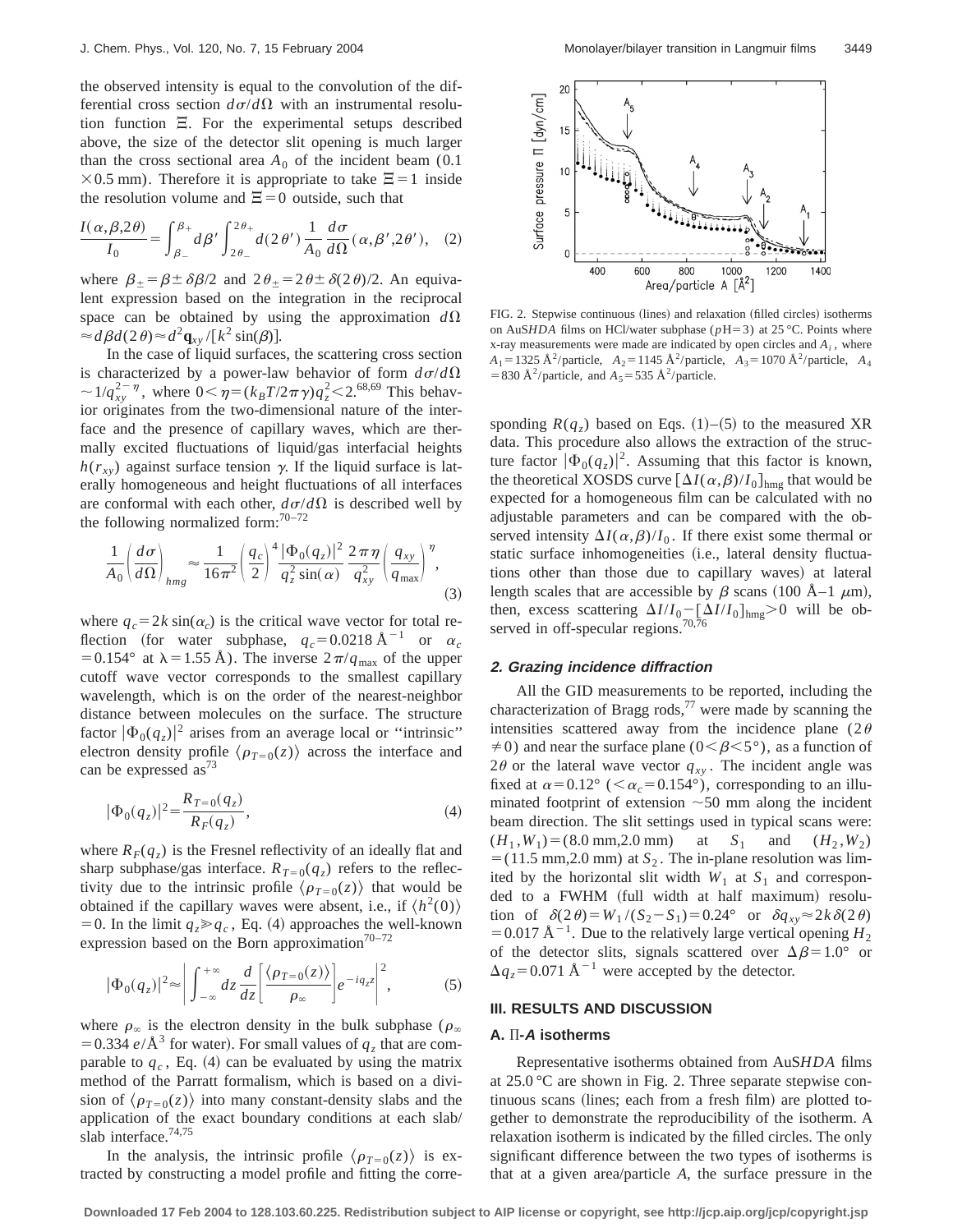relaxation isotherm is consistently lower than that in the continuous isotherm. Apart from this difference due to relaxation effects, the qualitative shape of the isotherms is nearly independent of the two different compression methods used, and the main features in the isotherms occur at almost the same values of *A*.

The isotherms are characterized by the appearance of a broad plateaulike region of finite surface pressure  $(\Pi)$  $\sim$  5 dyne/cm in the continuous scans) whose width is consistent with a first-order monolayer/bilayer transition. At *A*  $\sim$  1100 Å<sup>2</sup>/particle (between  $A_2$  and  $A_3$  in Fig. 2), just to the right of this plateau where an initial steep rise in  $\Pi$  is observed, the entire surface should be coated uniformly by a close-packed AuS*HDA* monolayer. At  $A \sim A_3 = 1070 \text{ Å}^2$ / particle, the increase in  $\Pi$  is halted and replaced by the plateau, indicating a collapse of the monolayer and the beginning of a transfer of particles into the third dimension in some way. Compression across the plateau region leads to only a very slow increase in  $\Pi$  until a second well-defined rise is observed around  $A \sim 600 \text{ Å}^2/\text{particle}$ . The fact that the area/particle values over this second rise are close to half of the values observed for the initial rise on the low-density side of the plateau suggests that the AuS*HDA* film consists primarily of a bilayer at  $A \sim 600 \text{ Å}^2/\text{particle}$ . According to this interpretation, the plateau region corresponds to coexistence between monolayer and bilayer domains, with the bilayer fraction increasing with compression. Other Langmuir films that undergo a monolayer/bilayer transition, such as those of rodlike polypeptide PBLG, $^{76}$  are characterized by very similarly shaped isotherms.

Figure 2 shows some quantitative differences between the two types of isotherms. At large area  $(A > 1150 \text{ A}^2$ / particle), the continuous scans show a gradual increase in  $\Pi$ (from  $\Pi \sim 0$ ), but the surface pressure drops nearly to zero if the film is allowed to relax sufficiently. This is probably due to incomplete surface coverage at large area and solidlike stiffness of AuS*HDA* monolayer islands, between which bare or uncoated surface areas still remain. As expected, the difference in  $\Pi$  between the two isotherms grows with compression across and past the first plateau, indicating close packing of particles over these high-density regimes. Although the continuous scans display another steep rise in  $\Pi$ below  $A \sim 450 \text{ Å}^2/\text{particle}$ , such a feature is absent in the relaxation isotherm, which only shows a gradual  $\Pi$  increase over the same region. This seems to indicate that the layerby-layer growth of the film with compression does not continue beyond the bilayer, but either multilayer domains or bulk aggregates are being formed at the highest densities shown in Fig. 2.

As indicated by open circles in Fig. 2, x-ray measurements were made on films at  $A = A_1$  through  $A_5$ , where  $A_1$  $=$  1325, *A*<sub>2</sub> = 1145, *A*<sub>3</sub> = 1070, *A*<sub>4</sub> = 830, and *A*<sub>5</sub>  $=$  535 Å<sup>2</sup>/particle. The XR results to be discussed below provide strong evidence that the AuS*HDA* film indeed undergoes a compression-induced monolayer/bilayer transition.

# **B. XR: Structures along surface normal**

Representative reflectivity data obtained from AuS*HDA* films are plotted in terms of the normalized reflectivity  $R/R_F$ 



FIG. 3. Specular reflectivity data (symbols) normalized to the Fresnel reflectivity, measured from AuSHDA films at points  $A_1$ ,  $A_2$ ,  $A_3$ , and  $A_5$  in the isotherm. The three sets of data taken at  $A_5$  ( $\Pi$ =9.7, 7.5, and 6.9 dyne/ cm) are plotted together. The data taken at different *A* are shifted vertically for clarity. The lines are the best-fit  $R/R<sub>F</sub>$  curves based on box-model average intrinsic profiles  $\langle \rho_{T=0}(z) \rangle / \rho_{\infty}$ . For  $A_1$ ,  $A_2$ , and  $A_3$ , the solid line and the dashed line are from type I and type II profiles, respectively.

in Fig. 3. The top three curves showing a nearly identical oscillation behavior correspond to monolayers at  $A = A_1$ ,  $A_2$ , and  $A_3$ . The  $q_z$  positions of two maxima and a minimum evident in each  $R/R_F$  curve shift very little between these data sets, indicating that the films at these surface densities have roughly the same thickness. The amplitude of the oscillation is very large; for example,  $R/R<sub>F</sub> \sim 60$  at  $q<sub>z</sub>$  $=0.16$  Å<sup>-1</sup> for the first maximum in the data for the film at *A*<sup>3</sup> . This indicates the presence of a surface layer with much higher density than that in the bulk subphase, as expected for AuS*HDA* films. Although it is difficult to see from the figure, the amplitude for the first maximum at area  $A_1$  ( $R/R_F$  $\sim$  48 at  $q_z$ = 0.17 Å<sup>-1</sup>) is smaller than for  $A_3$ . This indicates that the average layer density at  $A_1$  is lower than at  $A_3$  and probably originates from incomplete surface coverage at large area. The data obtained from the other side of the coexistence plateau at  $A_5$ , where the film is expected to be a bilayer, are shown on the bottom of Fig. 3. For this area, three separate data sets obtained at  $\Pi$ =9.7, 7.5, and 6.9 dyne/cm are plotted on top of each other. The reproducibility of the data evidenced by a good overlap between them demonstrates that the average film structure along the surface normal is stable over this range of  $\Pi$ . It is clear from the much faster oscillation of these  $R/R_F$  curves that the film at  $A_5$  must be significantly thicker than the monolayers at  $A_1$ ,  $A_2$ , and  $A_3$ .

The quantitative analysis of the  $R/R_F$  data has been carried out by using ''box models'' for the average intrinsic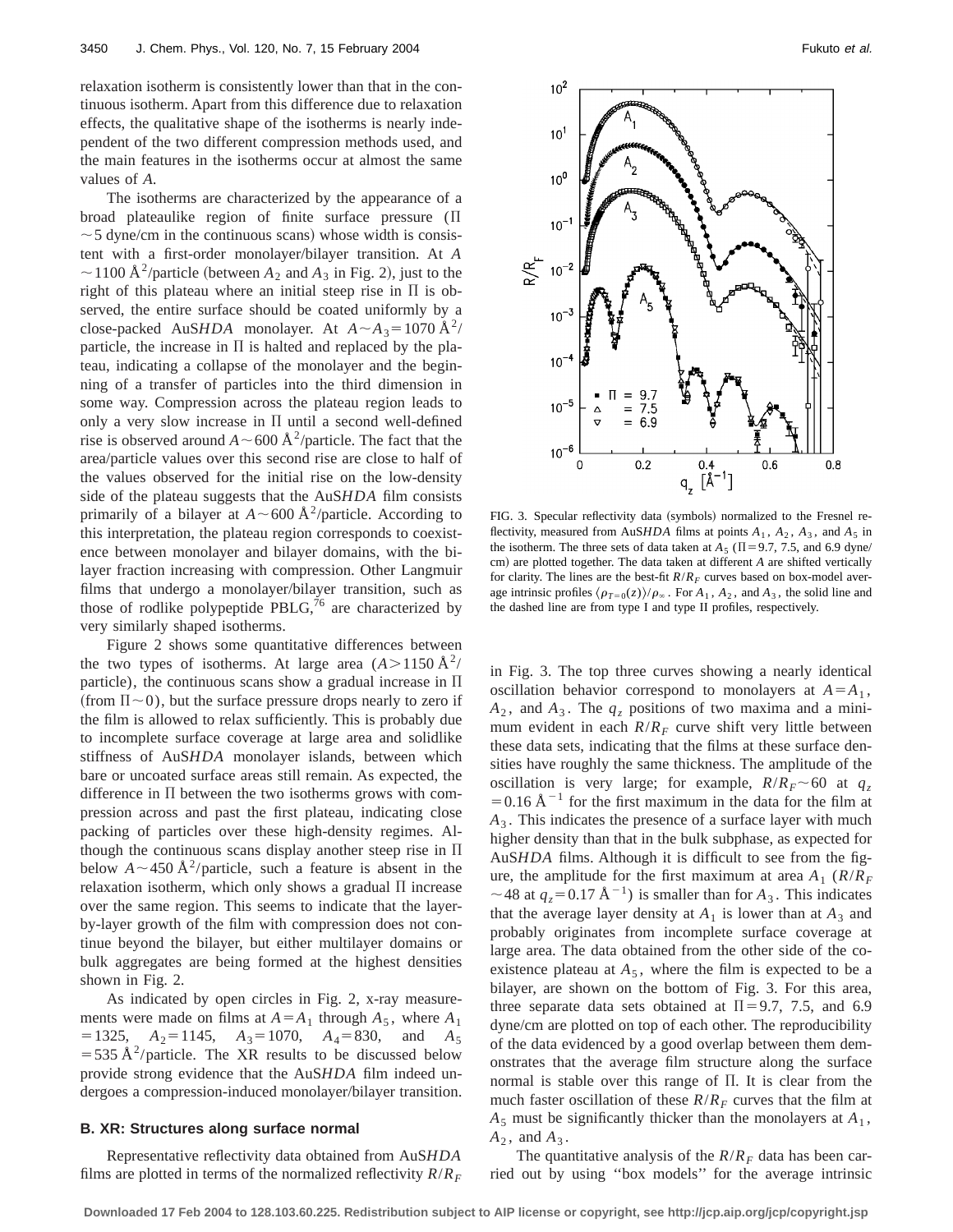profile  $\langle \rho_{T=0}(z) \rangle$ , in which each layer is represented by a box of thickness  $l_i$  and relative density  $\phi_i = \rho_i / \rho_{\infty}$ . The interfacial diffuseness of the profile (or short-range intrinsic roughness of noncapillary origin) between adjacent boxes *i* and  $j=i+1$  is described by an error function, whose gradient is a Gaussian with standard deviation  $\sigma_{P,ij}$ . Theoretical  $R/R_F$  curves based on Eqs. (1)–(5), with the intrinsic structure factor  $|\Phi_0(q_z)|^2$  given by box-model profiles  $\langle \rho_{T=0}(z) \rangle$ , were fitted to the observed data by using the known values of *T*,  $\gamma = \gamma_w - \Pi$  ( $\gamma_w = 72$  dyne/cm for water at  $25^{\circ}$ C), and the detector resolutions. The upper cutoff wave vector in Eq. (3) was fixed at  $q_{\text{max}}=0.2 \text{ Å}^{-1}$ , which corresponds to the position of the lowest-order GID peak observed from AuSHDA films (to be discussed later). This assignment of  $q_{\text{max}}$  is equivalent to setting the shortest capillary wavelength to the size of AuS*HDA* particles. Any capillary modes with even shorter wavelengths, if they are not completely quenched, are assumed to contribute to the profile roughness  $\sigma_{P,ij}$  in  $\langle \rho_{T=0}(z) \rangle$ . The separation of their contribution from the true intrinsic roughness would require temperature-dependent measurements.71,78,79

As will be shown below, the average electron density within the AuS*HDA* film relative to that of water can be as high as  $\phi \sim 5.6$ . This implies that in the range  $q_c$  $=0.0218 \text{ Å}^{-1} \leq q_z \leq \sqrt{\phi} q_c \approx 0.05 \text{ Å}^{-1}$ , the electric fields within the layer are evanescent waves and the penetration of x rays into the bulk subphase occurs only through tunneling across this layer. In such cases, the applicability of the Born approximation (BA) requires that  $q_z \gg \sqrt{\phi} q_c$ .<sup>73</sup> Therefore, for the fitting over the low  $q_z$  range  $0.06 \leq q_z \leq 0.3 \text{ Å}^{-1}$ , the factor  $|\Phi_0(q_z)|^2$  was evaluated by employing the Parratt formalism, where the box-model intrinsic profile  $\langle \rho_{T=0}(z) \rangle$  was divided into many slabs of thickness 0.1 Å. For  $q_z$  $>$ 0.3 Å<sup>-1</sup>, the calculation of the fitting curve was switched to the one based on the BA expression Eq. (5) for  $|\Phi_0(q_z)|^2$ . The fitting over these two  $q<sub>z</sub>$  ranges were done simultaneously, using exactly the same density profile  $\langle \rho_{T=0}(z) \rangle$ .

The best fits to the  $R/R_F$  data are indicated by the lines (both solid and dashed ones) in Fig. 3, and the corresponding intrinsic profiles  $\langle \rho_{T=0}(z) \rangle$  are illustrated in Fig. 4. The bestfit values for the box-model parameters are summarized in Table I.

For the monolayers at  $A = A_1$ ,  $A_2$ , and  $A_3$ , the use of a single box in the model profile is sufficient to obtain good fits. However, for each set of  $R/R_F$  data, the analysis produced two sets of parameters that fit the data equally well. For one set of parameters (type I), the intrinsic diffuseness parameter  $\sigma_{P,1g}$  for the layer/gas interface is larger than  $\sigma_{P,w1}$  for the water/layer interface ( $\sigma_{P,1g} > \sigma_{P,w1}$ ); for the other set (type II), the opposite holds ( $\sigma_{P,1g} < \sigma_{P,w1}$ ). In Fig. 3, the fits based on types I and II are indicated by the solid and dashed curves, respectively. Figure  $4(a)$  compares the type-I and type-II intrinsic profiles for the AuS*HDA* monolayer at  $A = A_3$ . From the obtained data, it is not possible to determine which of the two best-fit profiles better represents the actual profile. This ambiguity probably arises from a combination of the limited  $q<sub>z</sub>$  range of the data and the absence of phase information in the complex number  $\Phi_0(q_z)$ , as discussed previously by Pershan. $80$  This question about the



FIG. 4. Average intrinsic electron-density profiles  $\langle \rho_{T=0}(z) \rangle / \rho_{\infty}$  extracted from the best fits to the  $R/R_F$  data. (a) AuS*HDA* monolayer at  $A_3$ , where the solid line is for type-I profile and the dashed one is for type-II profile.  $(b)$ AuS*HDA* bilayer at  $A_5$ , where the dashed lines are from the four-box model. Panel (c) compares the profiles obtained at different *A*.

uniqueness of extracted density profiles cannot be resolved here. However, Fig.  $4(a)$  shows only slight differences in shape between the type-I and type-II profiles, and the two profiles are characterized by a single layer of similar density and thickness (also see Table I).

The intrinsic profiles  $\langle \rho_{T=0}(z) \rangle$  obtained from the monolayer at  $A_3$ , where the surface coverage should be complete, can be used to estimate the typical size of the Au cores. At  $A = A_3$ , the thickness and density parameters of the single box layer are given by  $l_1 \sim 14.5$  Å and  $\phi_1 \sim 5.6$ . These two parameters provide two independent measures of the mean Au-core diameter *D*. First, approximating the Au core as a uniform sphere of diameter *D*, the FWHM  $\Delta z = D/\sqrt{2}$  of the density distribution given by the projection of the sphere onto the z axis can be identified with the thickness  $l_1$  to obtain  $D_l = \sqrt{2} \Delta z = \sqrt{2} l_1 = 20.5$  Å. Second, the electron density within the Au core is  $\phi_{Au} = \rho_{Au} / \rho_{\infty} = 13.3$  (bulk values:  $\rho_{\text{Au}}$  = 4.46 *e*/Å<sup>3</sup> for fcc gold crystal;  $\rho_{\infty}$  = 0.334 *e*/Å<sup>3</sup> for water), whereas the density for the alkyl chains around each core is roughly on the order of  $\phi_{\text{alk}}=1$  (assuming close packing). According to these numbers and the assumption  $\phi_1 = F \cdot \phi_{\text{Au}} + (1 - F) \cdot \phi_{\text{alk}}$ , a fraction  $F \sim 0.37$  of the surface area can be attributed to the Au cores in the plane through their centers. As will be shown in Sec. III D, the observed GID patterns indicate that the AuS*HDA* particles form hexagonally packed 2D domains of nearest-neighbor distance  $a=34$  Å. Taking  $A_{\text{hex}}=(\sqrt{3}/2)a^2=1000$  Å<sup>2</sup>/particle as a measure of the average area/particle at close packing, the average Au core diameter based on  $\phi_1$  is equal to  $D_{\phi}$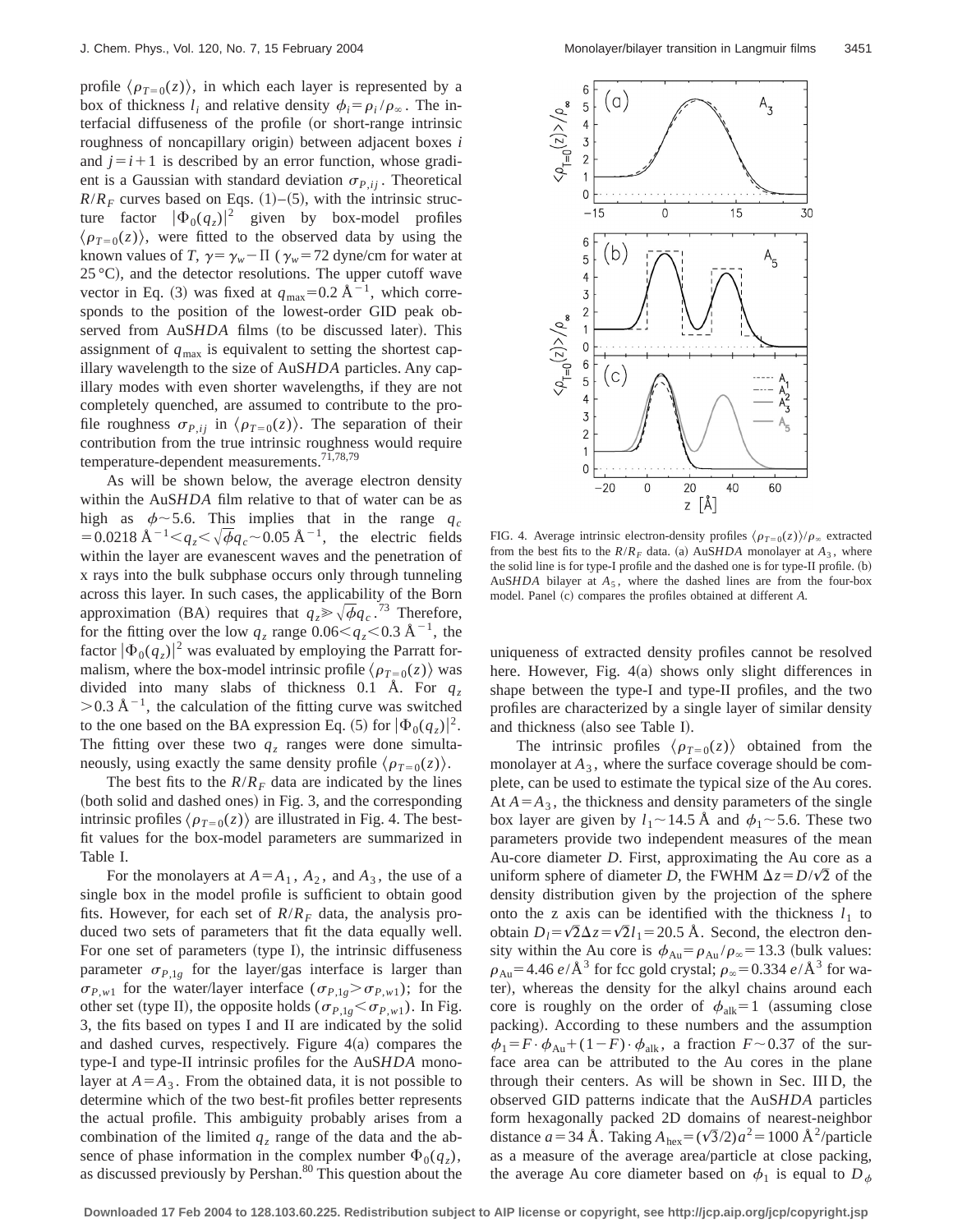TABLE I. Best-fit parameters for the average local electron-density profile  $\langle \rho_{T=0}(z) \rangle / \rho_{\infty}$  across the water/AuS*HDA*/gas interface.

|                  | One-box model for AuSHDA monolayers.              |                  |                    |                    |                                 |                     |                     |                                            |                    |                                                      |
|------------------|---------------------------------------------------|------------------|--------------------|--------------------|---------------------------------|---------------------|---------------------|--------------------------------------------|--------------------|------------------------------------------------------|
| А                |                                                   |                  |                    |                    |                                 |                     |                     |                                            |                    |                                                      |
| $[A^2$ /part.]   |                                                   | [dyne/cm]        | Type <sup>a</sup>  |                    | $\phi_1 = \rho_1 / \rho_\infty$ | [Å]                 |                     | $\sigma_{P,w1} \brack [\mathring{\rm{A}}]$ |                    | $\sigma_{\substack{P,1g\\ \left[\text{\AA}\right]}}$ |
| 1325             |                                                   | $\boldsymbol{0}$ |                    |                    | $5.09 \pm 0.12$                 | $14.44 \pm 0.15$    |                     | $2.79 \pm 0.14$                            |                    | $3.85 \pm 0.18$                                      |
|                  |                                                   |                  | П                  |                    | $5.02 \pm 0.12$                 | $14.59 \pm 0.16$    |                     | $3.47 \pm 0.19$                            |                    | $3.13 \pm 0.12$                                      |
| 1145             | 0.3                                               |                  |                    | $5.63 \pm 0.13$    |                                 | $14.31 \pm 0.15$    |                     | $3.08 \pm 0.14$                            | $3.90 \pm 0.18$    |                                                      |
|                  |                                                   |                  | П                  |                    | $5.57 \pm 0.13$                 | $14.41 \pm 0.15$    |                     | $3.59 \pm 0.19$                            |                    | $3.37 \pm 0.12$                                      |
| 1070<br>2.9      |                                                   |                  |                    | $5.65 \pm 0.15$    |                                 | $14.49 \pm 0.17$    |                     | $3.02 \pm 0.16$                            | $3.95 \pm 0.19$    |                                                      |
|                  | Four-box model for a AuSHDA bilayer. <sup>b</sup> |                  | П                  |                    | $5.58 \pm 0.15$                 | $14.61 \pm 0.19$    |                     | $3.63 \pm 0.22$                            |                    | $3.31 \pm 0.14$                                      |
| $\boldsymbol{A}$ | П                                                 |                  |                    |                    |                                 |                     | $l_{2}$             |                                            |                    | $\sigma_{P}$                                         |
| $[A^2$ /part.]   | $\lceil$ dyne/cm $\rceil$                         | $\phi_1$         | $\phi_2$           | $\phi_3$           | $\phi_4$                        | [Å]                 | [Å]                 | [Å]                                        | [Å]                | [Å]                                                  |
| 535              | 9.7                                               | 5.49<br>±0.11    | 0.69<br>$\pm 0.12$ | 4.49<br>$\pm 0.13$ | 0.63<br>$\pm 0.13$              | 16.44<br>$\pm 0.27$ | 13.73<br>$\pm 0.28$ | 13.97<br>$\pm 0.31$                        | 9.37<br>$\pm 0.82$ | 3.83<br>$\pm 0.15$                                   |

<sup>a</sup>Type I:  $\sigma_{P,w1} < \sigma_{P,1g}$ ; type II:  $\sigma_{P,w1} > \sigma_{P,1g}$ .

<sup>b</sup>Single parameter  $\sigma_p$  was used for profile diffuseness at each box interface.

 $=2(F \cdot A_{\text{hex}}/\pi)^{1/2}=22 \text{ Å}$ . The good agreement between the two independently determined diameters  $D_l$  and  $D_\phi$  suggests that they reflect the typical Au core size of the AuS*HDA* particles. Moreover, it shows that the intrinsic profiles  $\langle \rho_{T=0}(z) \rangle$  obtained at  $A_1$ ,  $A_2$ , and  $A_3$  are consistent with monolayers of AuS*HDA* particles.

The formation of a bilayer on the high-density side of the coexistence plateau is clearly demonstrated by the intrinsic profile  $\langle \rho_{T=0}(z) \rangle$  obtained at  $A_5$ , shown in Fig. 4(b). The fitting of the  $R/R_F$  data at  $A_5$  required the use of a four-box model to construct the nonuniform bilayer profile, but in order to minimize the number of fitting parameters, a single parameter  $\sigma_p$  was used to describe the profile diffuseness of all the box/box interfaces. The four-box parameters for this bilayer are listed in Table I, and the corresponding boxes in the model are indicated by the dashed line in Fig.  $4(b)$ . The same bilayer profile is compared with the type-I profiles of the monolayers at  $A_1$ ,  $A_2$ , and  $A_3$  in Fig. 4(c).

The presence of two distinguishable layers in the bilayer is evident from the two well-separated maxima in the profile in Fig. 4(b), indicating that the AuS*HDA* particles belong to only one or the other of the layers. Based on the positions of the two peaks, the central planes of the two layers are separated by a distance of  $l_{12}$ =29.0 Å along the surface normal. The fact that the relative density is close to unity  $(\langle \rho_{T=0} \rangle / \rho_{\infty} \sim 1)$  at the minimum between the layers is consistent with the presence of alkyl chains in this interlayer region and the exclusion of Au cores. Figure  $4(c)$  shows that the first layer of the bilayer, right above the subphase, is slightly thicker than the monolayers are but its peak density is comparable to that of the monolayer at  $A_3$ . The second layer closer to the gas above is, on average, less dense (by  $\sim$ 18%) than the first layer, indicating that this layer on top is the one newly created by lateral compression.

Collectively, these observations can be interpreted as follows: The AuS*HDA* monolayer achieves a maximum lateral density sustainable at the low-density end of the coexistence plateau (at  $A_3$ ). Subsequent compression across the plateau displaces more and more AuS*HDA* particles out of the monolayer up onto the second layer to form a bilayer. It appears that during this process, a point is reached where the occupied fraction of the second layer becomes large enough to hinder a further upward transfer of AuS*HDA* particles and the first layer begins to experience the effect of lateral compression. This can be seen from the fact that the first layer of the bilayer is thicker than the monolayer and also from the gradual increase in  $\Pi$  for  $A \leq \sim 800 \text{ Å}^2/\text{particle}$  (see Fig. 2). These observations suggest that compression across the plateau increases the width of the distribution in the vertical positions of AuS*HDA* particles in the first layer. On the basis of this and the less than full coverage of the second layer in the bilayer, it seems reasonable to suppose that the bilayer is less likely to be laterally homogeneous than the monolayer. The surface homogeneity of AuS*HDA* films is considered in the following section.

## **C. XOSDS: Surface homogeneity**

The results of  $\beta$  scans measured with the incident angle fixed at  $\alpha=1.0^{\circ}$  and  $2.0^{\circ}$  are summarized in Fig. 5 for an



FIG. 5.  $\beta$  scans at  $\alpha=1^\circ$  (circles;  $\Pi \sim 0.65$  dyne/cm) and  $\alpha=2^\circ$  (squares;  $\Pi$  ~0.0 dyne/cm) from the AuS*HDA monolayer* at  $A_3$ . The solid lines are the theoretical curves expected for a homogeneous film.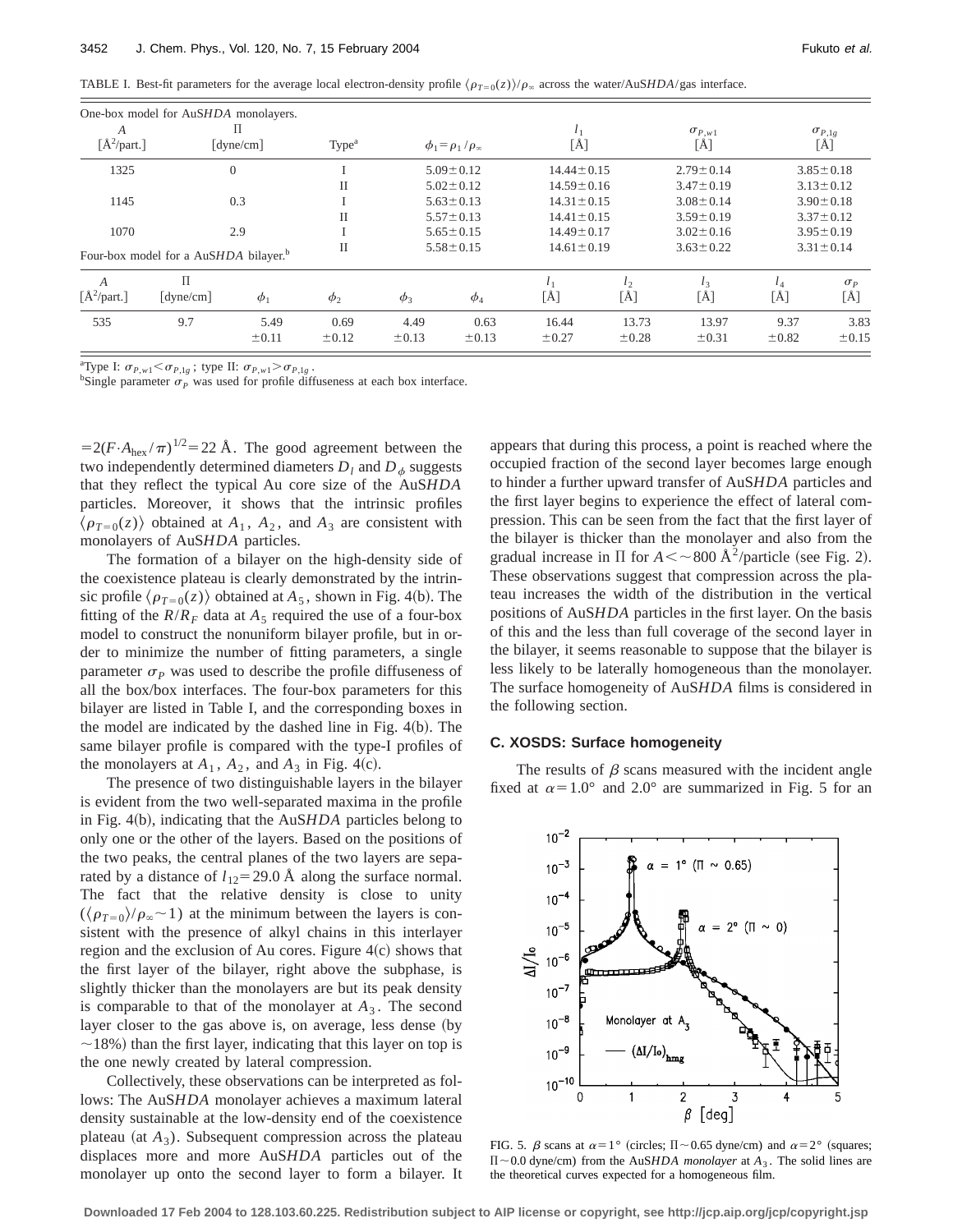

FIG. 6.  $\beta$  scans at  $\alpha=1^{\circ}$  (circles;  $\Pi \sim 7.0$  dyne/cm) and  $\alpha=2^{\circ}$  (squares;  $\Pi$  ~6.4 dyne/cm) from the AuS*HDA bilayer* at  $A_5$ . The solid lines are the theoretical curves expected for a homogeneous film.

AuS*HDA* monolayer at  $A_3$  and in Fig. 6 for a bilayer at  $A_5$ . For each scan, a large peak at  $\beta = \alpha$  corresponds to the specular reflection. The surface enhancement peak ("Yoneda" peak), which is expected to occur at  $\beta = \alpha_c$  $(\sim 0.154^{\circ})$ , is not very visible in these scans; this is a consequence of the fact that this peak tends to be suppressed by the presence of a high-density layer on the surface.<sup>73</sup> The characterization of off-specular spectra has been limited by the resolution  $\delta\beta$  near the specular peak and by low counting rates at large  $\beta$  (~5°). In terms of the lateral wave vector transfer  $q<sub>y</sub>$ , these limits correspond to a range given by:  $k \sin(\alpha) \delta \beta = 1.1 \times 10^{-4} \text{ \AA}^{-1} \le |q_y| \le 1.5 \times 10^{-2} \text{ \AA}^{-1} \text{ for } \alpha$  $=1.0^{\circ}$  and  $2.2\times10^{-4}$   $\text{\AA}^{-1}$  <  $|\dot{q}_y|$  < 1.3 × 10<sup>-2</sup> Å<sup>-1</sup> for  $\alpha$  $=2.0^{\circ}$ . Therefore the lateral density fluctuations being probed by these measurements are only those with length scales in the range of  $\sim$ 100 Å–1  $\mu$ m.

In Figs. 5 and 6, the solid curves represent the theoretical normalized intensity difference  $[\Delta I(\alpha,\beta)/I_0]_{hmg}$  expected from the presence of capillary waves and the assumption that the given film is otherwise laterally homogeneous. For each film, the intrinsic structure factor  $|\Phi_0(q_z)|^2$  used in the calculation is based on the fitting of the specular reflectivity data that was obtained from the same film immediately before the  $\beta$  scans. All the other parameters needed for the calculation are known, except that  $q_{\text{max}}=0.2 \text{ Å}^{-1}$  has been assumed as in the case of XR.

Figure 5 shows that in the case of a monolayer at  $A_3$ , the observed off-specular intensities  $\Delta I(\alpha,\beta)/I_0$  agree fairly well with the expected curve  $\left[\Delta I(\alpha,\beta)/I_0\right]_{hmg}$ . This implies that the off-specular scattering can be attributed almost entirely to the interfacial height fluctuations due to capillary waves and that the close-packed AuS*HDA* monolayer at *A*<sup>3</sup> is laterally homogeneous. This result is analogous to the case of a homogeneous PBLG monolayer under a finite surface pressure.<sup>70,76</sup>

By contrast, the  $\beta$ -scan data shown in Fig. 6 for a bilayer at  $A_5$  are consistently higher than the homogeneous curve  $\left[\Delta I(\alpha,\beta)/I_0\right]_{hmg}$  in the off-specular regions, except for the range  $\beta > \alpha = 2.0^{\circ}$  where both the data and the theory show low intensities. It can be shown that if the local density  $\rho_{T=0}(\mathbf{r})$  deviates from its lateral average  $\langle \rho_{T=0}(z) \rangle$ , i.e., if  $\delta \rho_{T=0}(\mathbf{r}) = \rho_{T=0}(\mathbf{r}) - \langle \rho_{T=0}(z) \rangle \neq 0$ , then the scattering cross section acquires a *second term* beyond Eq. (3), which can be expressed as<sup>76</sup>

$$
\frac{1}{A_0} \left( \frac{d\sigma}{d\Omega} \right)_{in hmg} \n= \frac{1}{16\pi^2} \left( \frac{q_c}{2} \right)^4 \frac{1}{A_0} \left| \int d^3r e^{-i\mathbf{q} \cdot \mathbf{r}} e^{-iq_c h(r_{xy})} \frac{\delta \rho_{T=0}(\mathbf{r})}{\rho_{\infty}} \right|^2,
$$
\n(6)

where the local interfacial height  $h(r_{xy})$  fluctuates with capillary waves. Therefore the observation of *excess* offspecular scattering suggests that some form of lateral density inhomogeneities  $\delta \rho_{T=0}(\mathbf{r})\neq 0$  exist within the bilayer at  $A_5$ . This result is similar to the case of a PBLG bilayer, for which the observation of excess off-specular scattering has been attributed to inhomogeneities in the newly formed second layer.70,76 The observation that the AuS*HDA* bilayer is less homogeneous than the monolayer is not too surprising given the high degree of compression that the film underwent prior to its formation and the incomplete coverage of the second layer, as pointed out at the end of the XR section.

Qualitatively, a close inspection of all curves in Fig. 6 shows that the magnitude  $\Delta I(\alpha,\beta)/I_0 - [\Delta I(\alpha,\beta)/I_0]_{hm}$  $>0$  of the excess scattering seems to decrease with increasing  $q_z \sim k(\alpha + \beta)$ . This behavior may be an indication that the laterally inhomogeneous regions are restricted to a certain thickness within the bilayer. Another possibility is the presence of long-wavelength height fluctuations (probably static) of AuSHDA particles that are not conformal with capillary fluctuations.

Another important observation from Fig. 6 is that although the theoretical curve  $\left[\Delta I(\alpha,\beta)/I_0\right]_{hmg}$  for  $\alpha=1.0^\circ$ oscillates with  $\beta$  and has a well-defined minimum at  $\beta$  $\sim$  0.6° or equivalently, at  $q_y$ =4.0×10<sup>-4</sup> Å<sup>-1</sup> and  $q_z$  $=0.11 \text{ Å}^{-1}$ , such a dip in intensity is much less apparent in the actual data. The minimum at  $q_z=0.11 \text{ Å}^{-1}$  arises from the factor  $|\Phi_0(q_z)|^2$  and corresponds to the first minimum in the  $R/R_F$  data shown for the bilayer in Fig. 3. Note that the value  $\pi/q_z = 28$  Å compares well with  $l_1 + l_2 = 30.2$  Å and  $l_2+l_3=27.7$  Å, while all the density differences across the box/box interfaces are roughly of the same order of magnitude [except for the box-4/gas interface; see Table I and Fig. 4(b)]. Therefore the minimum at  $q_z = 0.11 \text{ Å}^{-1}$  arises from the condition that x-ray waves scattered off from the subphase/box-1 and box-1/box-2 interfaces interfere destructively with those from the box-2/box-3 and box-3/box-4 interfaces, respectively. In other words, this dip in intensity would appear in the off-specular data only if the height fluctuations of first-layer and second-layer AuS*HDA* particles were well correlated over a lateral distance that is comparable to or larger than  $q_y^{-1} \sim 2500 \text{ Å}$ . The strong suppression of the minimum in the data therefore suggests reduction of such conformality between the two layers of the bilayer.<sup>81</sup>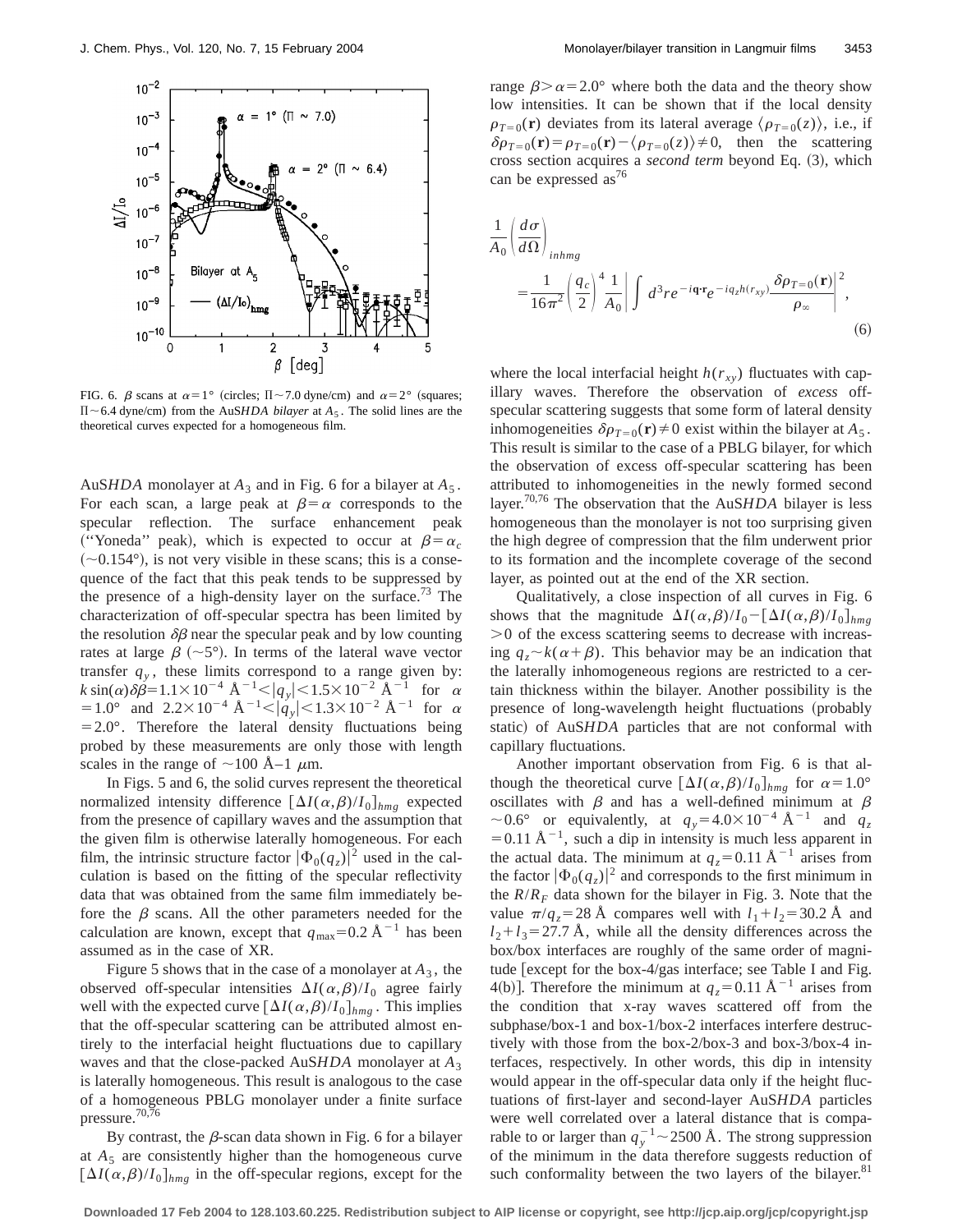

FIG. 7. A linear plot of the lowest-order GID peaks from AuS*HDA* films at various  $A$  and  $\Pi$  [dyne/cm], shifted vertically for clarity. The dashed lines are identical and correspond to the bottommost data at  $A_1$ .<br>FIG. 8. (a) A semilog plot of GID data from AuS*HDA* films at various  $A$ 

This inference is also consistent with a low degree of lateral homogeneity for the bilayer.

#### **D. GID: In-plane structures**

Representative GID patterns measured from AuS*HDA* films at various points in the isotherm are compared over a small range of  $q_{xy}$  in Fig. 7 (a linear plot) and over a larger range of  $q_{xy}$  in Fig. 8(a) (a semilog plot). In order to account for the fact that the length of the illuminated surface area that is viewed by the detector decreases with increasing  $q_{xy}$  as  $\sim 1/q_{xy}$ , the data is plotted as  $q_{xy}$ ×intensity. All the data shown in Figs. 7 and 8 were obtained from scans near the surface horizon  $(0< q<sub>z</sub> < 0.074 \text{ Å}^{-1})$ . In Fig. 7, all the dashed lines are identical and correspond to the data from a monolayer at  $A_1$ . Whether the film is a monolayer or a bilayer, the observed GID pattern is characterized by a strong peak at  $q_{xy}$ =0.215 Å<sup>-1</sup>. Since the peak is already present at *A*<sup>1</sup> , the in-plane structure associated with it must be spontaneously formed upon spreading of the film. The position of this peak is nearly independent of  $A$  or  $\Pi$ , and hence lateral compression appears to have very little effect upon the average inter-particle distance in the laterally ordered domains.

Figure  $8(a)$  shows some evidence for the presence of additional higher-order peaks. The patterns contain a weak peak at  $q_{xy}$  ~ 0.56 Å<sup>-1</sup> and possibly another feature around  $q_{xy}$  ~ 0.37 Å<sup>-1</sup> that is even weaker. The positions of these weak higher-order peaks and the much more intense lowestorder peak at  $q_{xy}$ =0.215 Å<sup>-1</sup> are all consistent with 2D hexagonal packing with a nearest-neighbor distance of *a*  $=$  34 Å. The number of equivalent points in the corresponding hexagonal 2D reciprocal lattice is plotted as a function of



and  $\Pi$  [dyne/cm], over larger  $q_{xy}$  range (shifted vertically for clarity), (b) the number of equivalent points in reciprocal space for a 2D hexagonal lattice with a nearest-neighbor distance  $a=34$  Å, and (c) calculated molecular form factor for a uniform sphere of diameter  $D_{BR}$ =23.2 Å.

 $q_{xy}$  in Fig. 8(b), where the indices  $\{hk\}$  are based on the primitive unit cell. Comparison between Figs.  $8(a)$  and  $8(b)$ shows that the three peaklike features in the data are located fairly close to the expected positions of the  $\{10\}$ ,  $\{11\}$ , and  $\{2\bar{1}\}\$  peaks from the 2D hexagonal lattice.

In general, GID peaks are weaker and more difficult to observe at higher  $q_{xy}$  because the magnitudes of the molecular form factor and the Debye–Waller factor decrease with increasing  $q_{xy}$ . This is likely to be the reason for the absence of further higher-order peaks for  $q_{xy}$ >0.6 Å<sup>-1</sup> in the observed GID patterns. The fact that the  $\{2\bar{T}\}\$  peak is discernable in the data probably arises from the relatively large number of reciprocal-lattice points at this value of  $q_{xy}$  [see Fig. 8(b)]. On the other hand, the  $\{1\bar{1}\}\$  and  $\{20\}\$  peaks are much less clearly visible in the data, even though they occur at lower  $q_{xy}$  than the  $\{2\bar{T}\}$  peak. This can be explained in terms of the molecular form factor  $|f(q)|^2$  of AuS*HDA* particles, as follows. Most of the contribution to  $|f(q)|^2$  comes from the Au cores because of their much higher electron density compared with that of alkyl thiol chains around them. It can be shown that if the size polydispersity of Au cores is neglected and the core is approximated as a uniform sphere of radius  $R = D/2$ , the form factor is given by

$$
|f(q)|^2 = |f(0)|^2 \left| \frac{3}{q^3 R^3} \left[ \sin(qR) - qR \cos(qR) \right] \right|^2, \quad (7)
$$

where  $q^2 = q_{xy}^2 + q_z^2$  and  $f(0)$  is equal to the total number of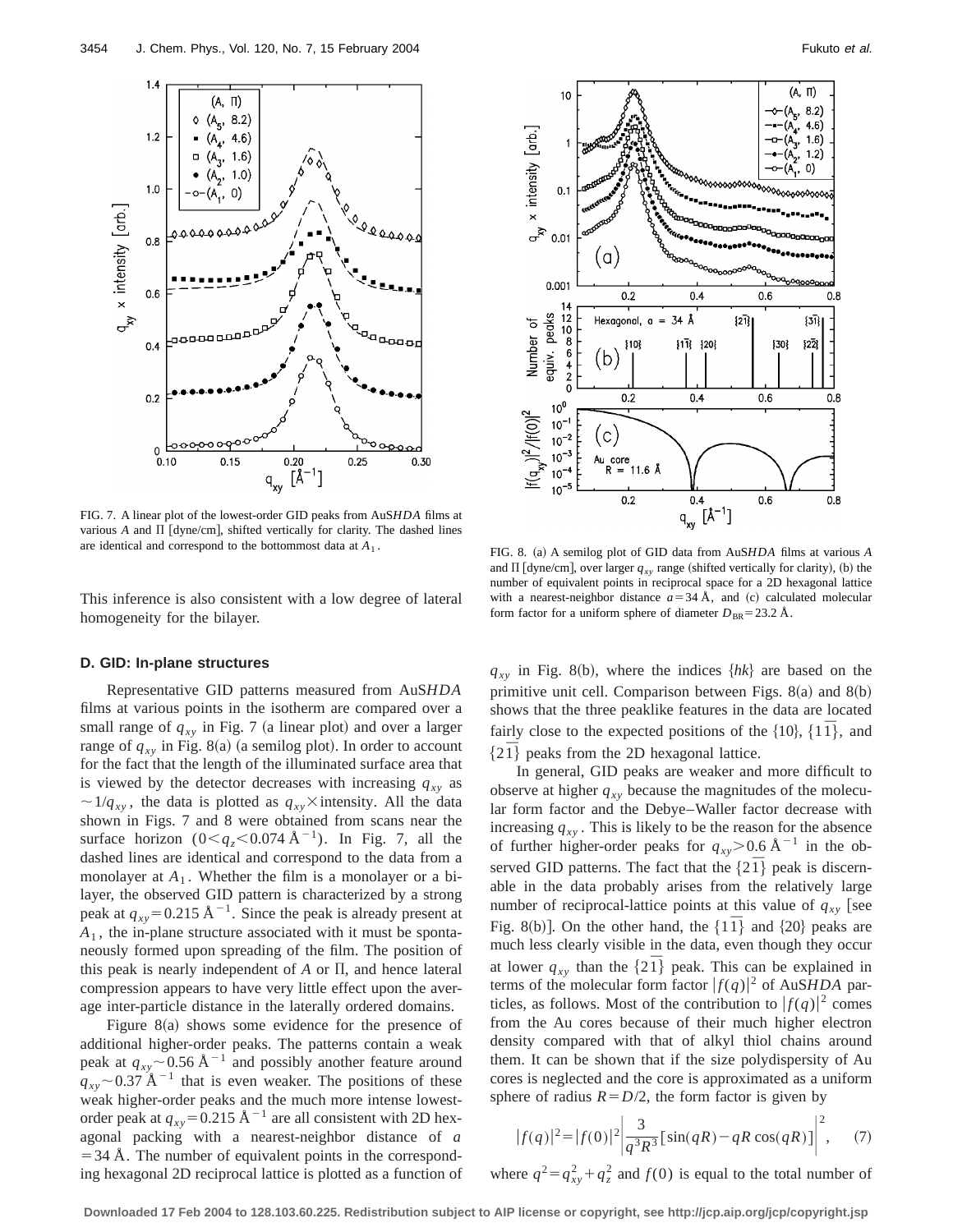TABLE II. Observed position  $G_{10}$  and FWHM  $\Delta q_{xy}$  of the lowest-order GID peak based on fits to the form  $q_{xy}I(q_{xy}) \propto [1 + (q_{xy}-G_{10})^2/\sigma^2]^{-\nu}$  (plus a linear and a constant background terms), where  $\Delta q_{xy} = 2\sigma(2^{1/\nu})$ 2. An associated lateral correlation length  $\xi$  is defined as  $\xi = 2[\Delta q_{xy} - \delta q_{xy}]$ , where the FWHM of the  $q_{xy}$ resolution is given by  $\delta q_{xy}$ =0.017 Å<sup>-1</sup>.

| A<br>$[A^2$ /part.] | Π<br>$\lceil$ dyne/cm $\rceil$ | $\boldsymbol{\nu}$ | $G_{10}$<br>$\lceil \pm 0.001 \,\mathrm{\AA}^{-1} \rceil$ | $\Delta q_{xy}$<br>$[\pm 0.002 \text{ Å}^{-1}]$ | [Å]          |
|---------------------|--------------------------------|--------------------|-----------------------------------------------------------|-------------------------------------------------|--------------|
| 1325                | 0                              | $1.4 \pm 0.2$      | 0.214                                                     | 0.032                                           | $130 \pm 14$ |
| 1145                | 1.0                            | $1.7 \pm 0.2$      | 0.215                                                     | 0.036                                           | $104 \pm 10$ |
| 1070                | 1.6                            | $1.9 \pm 0.3$      | 0.215                                                     | 0.038                                           | $94 \pm 8$   |
| 830                 | 4.6                            | $11 \pm 13$        | 0.217                                                     | 0.050                                           | $61 \pm 4$   |
| 535                 | 8.2                            | $1.7 \pm 0.2$      | 0.215                                                     | 0.042                                           | $80 \pm 6$   |

electrons contained in an Au core of radius  $R$ . Figure  $8(c)$ plots the ratio  $|f(q = q_{xy}, q_z = 0)|^2 / |f(0)|^2$  for the case of *R*  $= D_{BR}/2 = 11.6$  Å, where  $D_{BR}$  is the Au-core diameter extracted from the Bragg-rod measurements to be described below. It should be noted that the curve has a minimum around  $q_{xy}$  ~ 0.4 Å<sup>-1</sup>. The polydispersity of Au cores should smear out this minimum. It is nevertheless clear from this plot that the form factor arising from typical sizes of AuS*HDA* particles should lead to a very low intensity over the range of  $q_{xy}$  where the  $\{1\bar{1}\}\$  and  $\{20\}\$  peaks are located.

Based on the above results, the following observations can be made. First, the area occupied by each AuS*HDA* particle in the hexagonally packed domains is equal to *A*hex  $= (\sqrt{3}/2)a^2 = 1000 \text{ Å}^2/\text{particle}$ . The fairly good agreement between the microscopic area *A*hex and the isotherm area *A*<sup>3</sup>  $(=1070 \text{ Å}^2/\text{particle}$ ; see Fig. 2) is consistent with complete surface coverage by a monolayer of close packed AuS*HDA* particles at the onset of the coexistence plateau. Second, from the nearest-neighbor distance of  $a=34$  Å and the mean Au-core diameter of  $D \sim 22$  Å (see Sec. II A), the edge-toedge separation between adjacent Au cores in the closepacked domains can be estimated to be about  $\delta = a - D$  $\sim$  12 Å. This spacing is clearly smaller than the length ( $\sim$ 20 Å) of stretched-out alkylthiol chains  $[HS-(CH<sub>2</sub>)<sub>15</sub>-COOH]$ in the all-*trans* conformation. This suggests that the close packing of AuS*HDA* particles in the monolayer results in a high degree of interpenetration between thiol chains or bundles of chains<sup>60</sup> from adjacent Au cores and/or a highly deformed and compressed shape of thiol ''shells'' around the cores as compared to their colloidal states in solution.

The extent of lateral positional correlations associated with the in-plane order can be estimated from the observed width of the GID peaks. For this purpose, the FWHM width  $\Delta q_{xy}$  of the {10} peak at  $q_{xy} = G_{10}$  has been extracted by fitting it to a Lorentzian raised to a power of  $\nu$  with constant and linear background terms, such that the intensity above the background is proportional to  $[1+(q_{xy}-G_{10})^2/\sigma^2]^{-\nu}$ . The FWHM width  $\Delta q_{xy} = 2\sigma(2^{1/\nu}-1)^{1/2}$  based on this fitting procedure is listed in Table II. The table also lists a lateral correlation length  $\xi$  defined as  $\xi = 2/[\Delta q_{xy} - \delta q_{xy}]$ (experimental resolution:  $\delta q_{xy}$ =0.017 Å<sup>-1</sup>). This definition of  $\xi$  is strictly valid only when both the resolution function and the line shape of a peak in the GID cross section are described by Lorentzians ( $\nu=1$ ), such that the observed peak corresponding to the convolution of the two also has a Lorentzian shape. Since this condition does not hold in the present case, the listed values of  $\xi$  should only be viewed as estimates.

For the monolayers at  $A_1$ ,  $A_2$ , and  $A_3$ , the extracted correlation length ranges from  $\xi \sim 90$  to 130 Å, which is only a few times larger than the nearest-neighbor distance *a* 534 Å. Therefore the 2D hexagonal packing of AuS*HDA* particles is only short-range order in the monolayer. It is interesting to note that the ratio  $\xi/a \sim 3 - 4$  is comparable to the ratio  $D/\Delta D \sim 3-5$  between the mean and standard deviation in the distributions of Au core diameters in typical AuSC $n$  samples.<sup>58</sup> This observation seems to suggest that the limited extent of positional correlations between AuS*HDA* particles originates from the polydispersity in their sizes.3,18,34,50 The *A*-dependent behaviors of the widths of the  ${10}$  peaks shown in Fig. 7 and  $\xi$  in Table II seem to indicate that compression of the monolayer from  $A_1$  to  $A_3$  leads to a slight reduction in the degree of lateral order. Another indication of this is provided by a slight drop in the  $\{2\bar{1}\}\$  peak intensity with compression from  $A_1$  to  $A_3$ .

Such a disordering effect of lateral compression is more clearly evident for the film at  $A_4$  (a mid point along the coexistence plateau), for which the  $\{10\}$  peak is both broader and less intense than it is for the monolayers (see Fig. 7 and Table II). Another important observation is that at  $A_4$  the intensity scattered at low  $q_{xy}$ <0.2 Å<sup>-1</sup> is higher than that of the monolayers [see Fig. 8(a)]. This suggests that some nearest-neighbor pairs of AuS*HDA* particles are separated by lateral distances that are larger than  $a=34$  Å. Given that the occupied fraction of the second layer should only be about a half or less on average at  $A_4$ , the observation of enhanced diffuse scattering at low  $q_{xy}$  is consistent with the presence of AuS*HDA* particles in the second layer.

After the film is compressed further to form a bilayer at  $A_5$ , the diffuse intensities at low  $q_{xy}$  drop back to the level close to that of the monolayers, which is consistent with a more complete coverage of the second layer. The fact that the  $\{10\}$  peak becomes also more intense and sharper than it is at *A*<sup>4</sup> , suggests that due to their increased number some of the second-layer particles now display the same hexagonal packing order that exists in the monolayer. However, Fig. 7 shows that the peak intensity for the bilayer is still not as high as that of the monolayers. This seems to indicate that in spite of a nearly twofold increase in the number of particles per unit area in going from a monolayer to a bilayer, the number of those belonging to *ordered* domains does not in-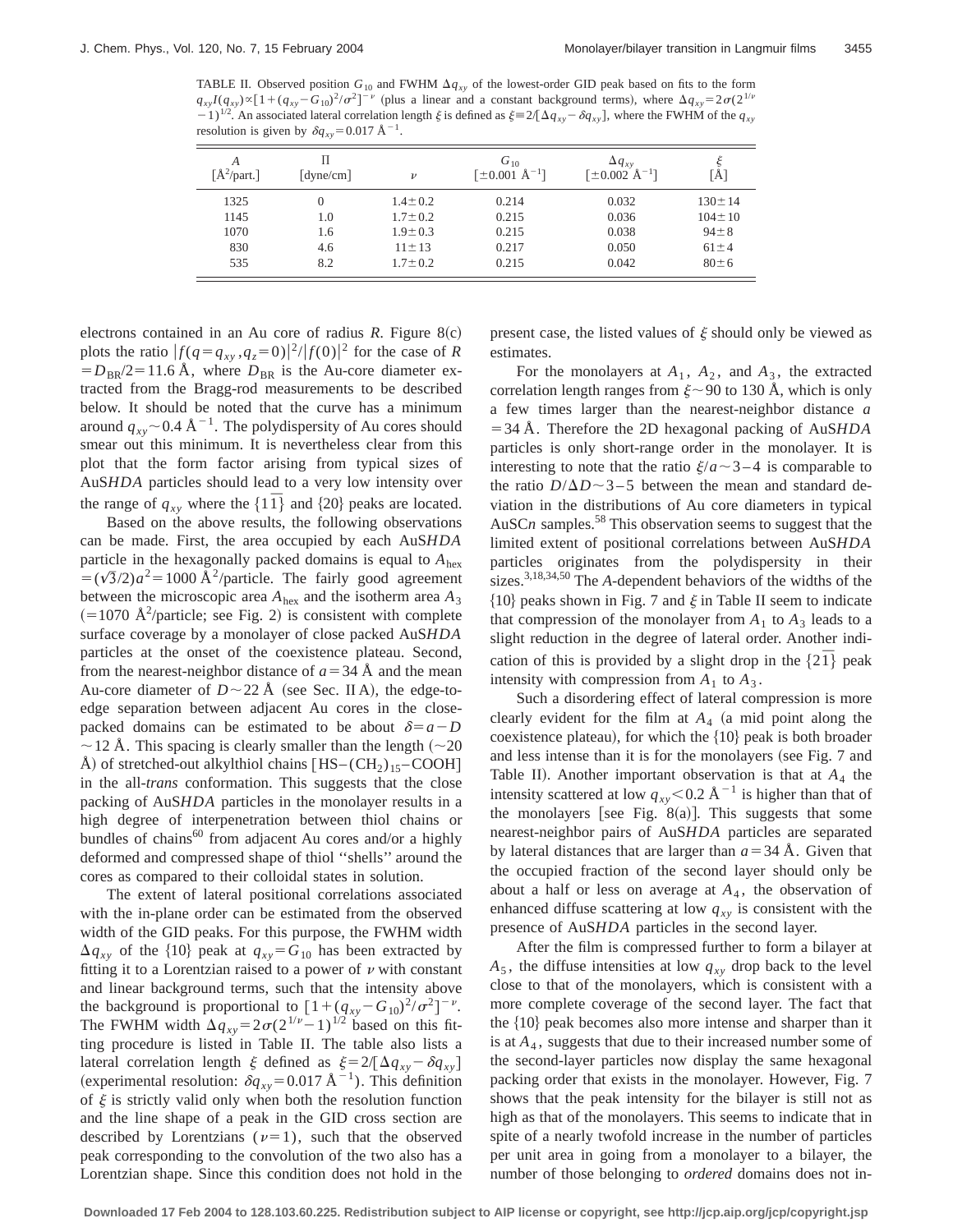

FIG. 9. Bragg-rod data from the AuS*HDA monolayer* at  $A_3$  and  $\Pi = 1.6$  dyne/cm. The 3D representation in (a) and the  $q_{xy}$  projection in (c) are semilog plots. The  $q_{xy}$ - $q_z$  contour plot in (b) was generated from the data in (a), where the contours of constant intensity represent 25 equally spaced intervals between the maximum and the minimum in the logarithmically scaled intensity. The  $q_z$  projection in (d) is a linear plot. In (d), the data points (circles) correspond to the peak values in (c) and the horizontal bars represent the detector acceptance  $\Delta q_z = 0.071 \text{ Å}^{-1}$ . The scattering amplitude  $S_1(q_z)$  (solid curve) and the integrated intensity  $I(\langle q_z \rangle)$  (crosses) correspond to the best fit obtained by approximating the Au core with a uniform sphere of diameter  $D_{BR} = 23.2 \text{ Å}$ .

crease by the same amount. This issue is considered further below.

The  $q<sub>z</sub>$  dependence of the intense  $\{10\}$  peak has been characterized by taking a series of  $q_{xy}$  scans at different heights  $\langle q_z \rangle$  above the surface. The results for the monolayer at  $A_3$  are summarized in Fig. 9. The  $q_{xy} - q_z$  contour plot in Fig.  $9(b)$  was generated from the data shown in Fig.  $9(a)$ , where the contours represent 25 equally spaced logarithmic intensity intervals between the maximum and the minimum. The plot of the data against  $q_{xy}$  in Fig. 9(c) shows that the center of the peak shifts very little with increasing  $\langle q_z \rangle$ , which is consistent with the behavior of a Bragg rod. The observed peak values (open circles) are plotted as a function of  $q_z$  in Fig. 9(d), where the horizontal bars represent the fixed width  $\Delta q_z = 0.071 \text{ Å}^{-1}$  of the detector opening. It is clear that the Bragg rod from the monolayer is centered at  $q_z = 0$  and falls off monotonically with  $q_z$ . For a GID peak arising from a purely 2D structure, the scattering cross section depends on  $q<sub>z</sub>$  only through the form factor (aside from the surface enhancement peak at  $\beta = \alpha_c$ , which is negligible in the present case). Therefore, for the *monolayer*, the scattering amplitude  $S(q_z)$  along  $q_z$  should be described by the following form:

$$
S_1(q_z) = S_0 \cdot |f(q_{xy} = G_{10}, q_z)|^2. \tag{8}
$$

The intensity  $I(\langle q_z \rangle)$  expected at  $\langle q_z \rangle$  is given by the integration of  $S(q_z)$  over  $|q_z - \langle q_z \rangle| < \Delta q_z/2$ . The theoretical intensity  $I(\langle q_z \rangle)$  based on Eq. (8) and the form factor in Eq.

**Downloaded 17 Feb 2004 to 128.103.60.225. Redistribution subject to AIP license or copyright, see http://jcp.aip.org/jcp/copyright.jsp**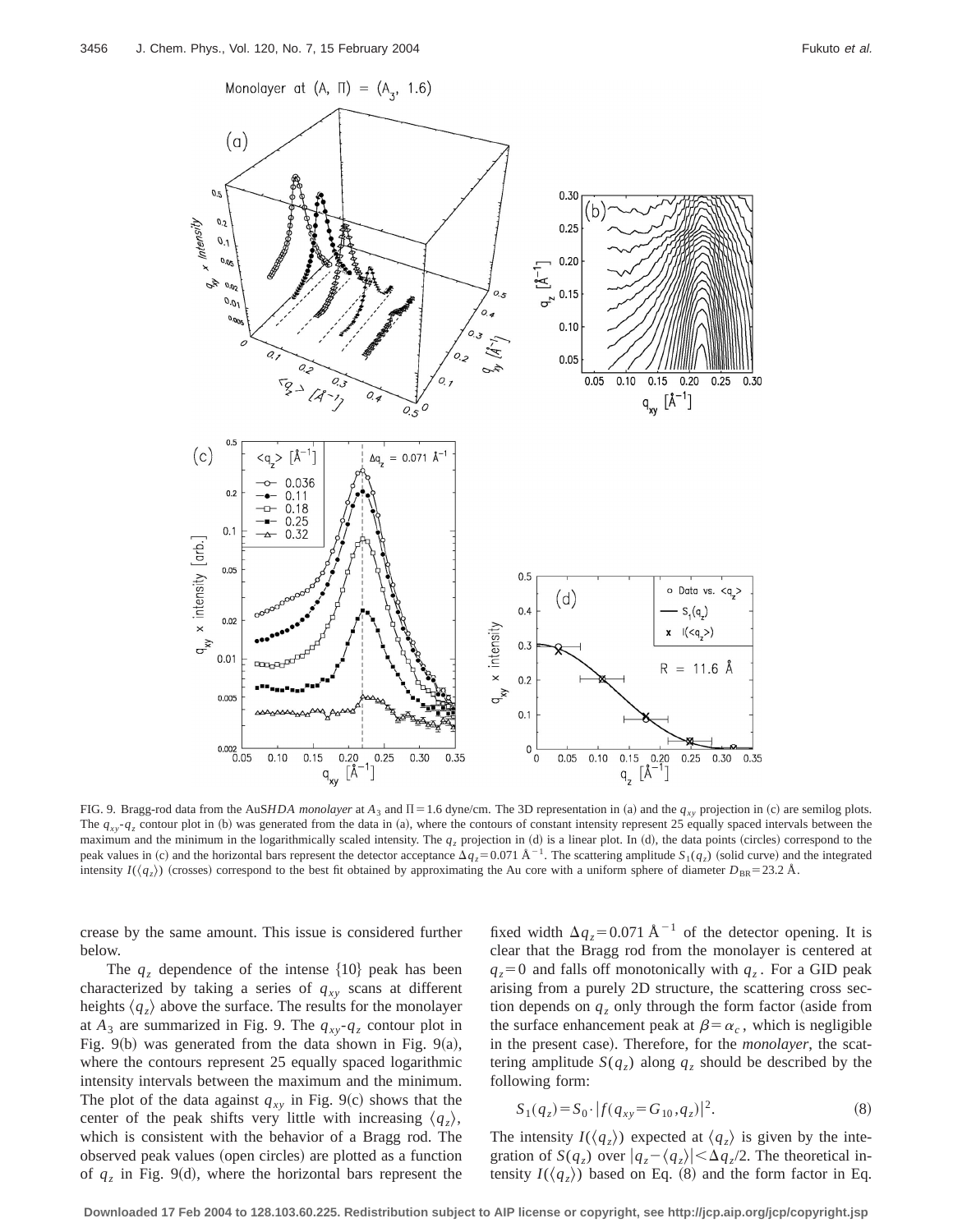

FIG. 10. Bragg-rod data from a AuS*HDA bilayer* at  $A_5$  and  $\Pi = 8.1$  dyne/cm. The 3D representation in (a) and the  $q_{xy}$  projection in (c) are semilog plots. The  $q_{xy}$ -*q<sub>z</sub>* contour plot in (b) was generated from the data in (a), where the contours of constant intensity represent 25 equally spaced intervals between the maximum and the minimum in the logarithmically scaled intensity. The  $q_z$  projection in (d) is a linear plot. In (a), the dashed circle on the bottom describes  $q = [q_{xy}^2 + q_z^2]^{1/2} = 0.216$  Å<sup>-1</sup>. In (d), the data points (circles) correspond to the peak values in (c) and the horizontal bars represent the detector acceptance  $\Delta q_z = 0.071 \text{ Å}^{-1}$ . See text for the details on the calculated scattering amplitudes  $S_i$  (curves) and the integrated intensity *I*( $\langle q_z \rangle$ ) (crosses).

~7! has been fitted to the observed Bragg-rod data by varying the proportionality factor  $S_0$  and the Au core radius *R*. The best fit is obtained at  $R=11.6\pm0.3$  Å or  $D_{BR}=23.2$  $\pm$  0.6 Å, which is another independent measure of the mean Au core diameter *D* and corresponds well with the two other values  $D_1$ =20.5 Å and  $D_{\phi}$ =22 Å determined earlier (see Sec. II A and III B). Figure  $9(d)$  shows that the data agrees fairly well with the best-fit  $I(\langle q_z \rangle)$  (crosses) and the corresponding  $S_1(q_z)$  (solid curve). This agreement demonstrates that the observed peak indeed originates from a 2D structure of AuS*HDA* particles, i.e., from a monolayer.

The Bragg-rod data obtained from the bilayer at  $A_5$  are shown in Fig. 10. Just as in the case of the monolayer, the  ${10}$  peak remains well centered at  $q_{xy} = G_{10}$  in the region

above the surface plane  $(\langle q_z \rangle > 0)$ . However, diffuse scattering at low  $q_{xy}$ <0.2 Å<sup>-1</sup> shows a complicated behavior and is no longer characterized by a smooth decay with increasing  $q_z$ . In fact, a close inspection of Figs.  $10(a)-10(c)$  suggests that in addition to the strong  $\{10\}$  peak, there is enhanced diffuse scattering that could be consistent with a ''ring'' of radius  $q = (q_{xy}^2 + q_z^2)^{1/2} \sim 0.2$  Å<sup>-1</sup>. This feature is suggestive of isotropic scattering and might be an indication for the presence of small 3D aggregates that are embedded in or sitting on top of the bilayer. It may also be due to some degree of interparticle correlations across the two layers of the bilayer.

Figure 10(d) shows the  $q<sub>z</sub>$  dependence of the Bragg rod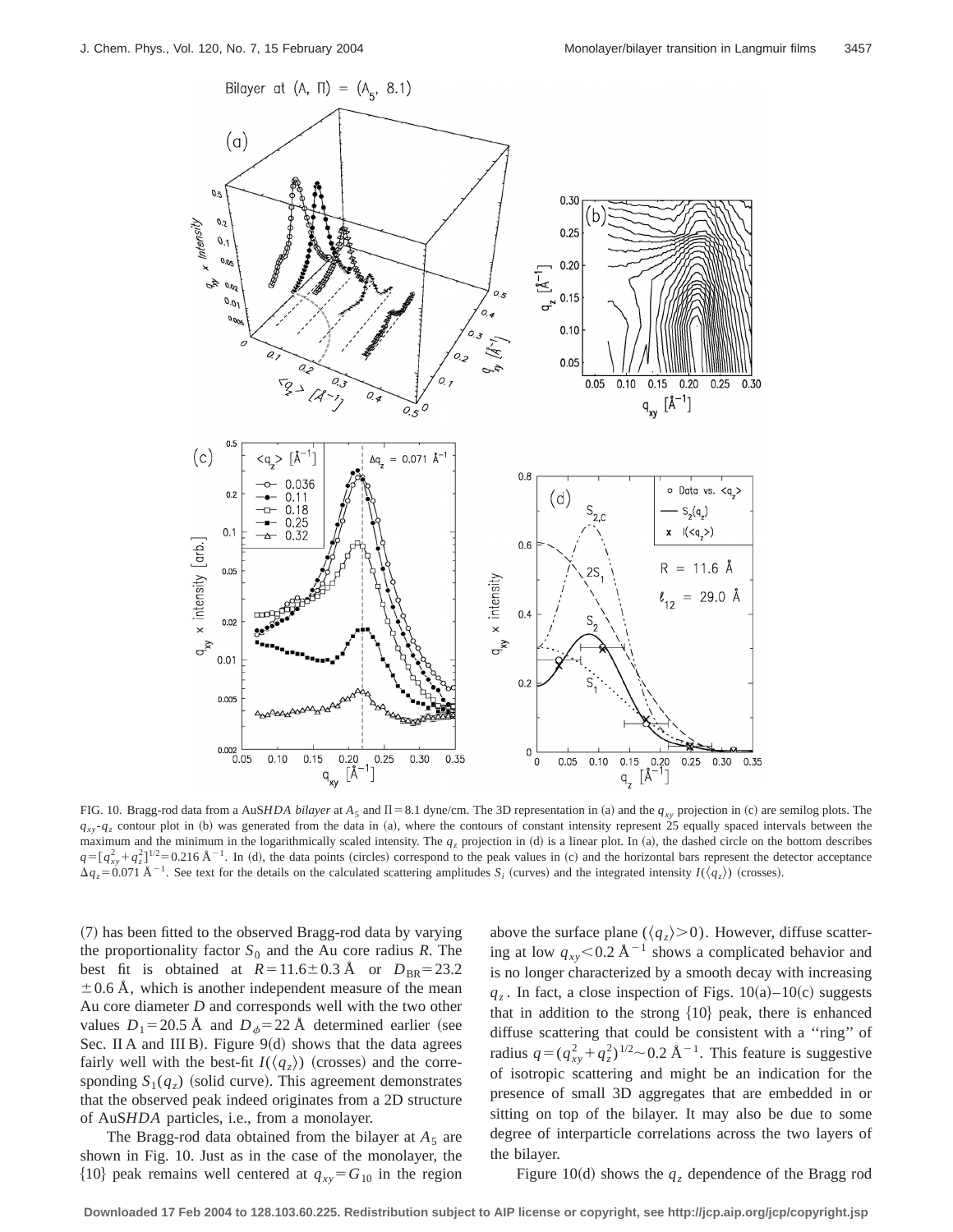that is based on the peak intensities of the  $q_{xy}$  scans in Fig.  $10(c)$ . In contrast to the case of the monolayer, the Bragg rod from the bilayer appears to display a maximum around  $q_z$  $\sim$  0.1 Å<sup>-1</sup>. Also shown in the figure are several possible model curves for the scattering amplitude  $S(q_z)$ . The dotted curve  $S(q_z) = S_1(q_z)$  is identical to the best-fit curve for the monolayer shown in Fig.  $9(d)$ . The bilayer would also exhibit this behavior, for example, if the in-plane order in the first layer remained the same as in the monolayer and the newly created second layer was completely disordered. The dashed curve  $S(q_z) = 2S_1(q_z)$  in Fig. 10(d) describes the case in which each of the two layers exhibits the same degree of in-plane order as the monolayer but the layers are completely uncorrelated with each other. Finally, the curve  $S(q_z) = S_{2,C}(q_z)$  describes a case of a perfectly correlated bilayer in which each of the two layers are laterally ordered just like in the monolayer and the particles in the second layer reside right above the interstitial sites of the hexagonally packed first-layer particles. It can be shown that when powder-averaged in two dimensions,  $S_{2,C}(q_z)$  is given by

$$
S_{2,C}(q_z) = [1 + 2\sin^2(q_z l_{12}/2)] S_1(q_z), \tag{9}
$$

where  $l_{12}$  is the vertical separation between the two layers. The factor multiplying  $S_1$  in Eq. (9) arises from the twoparticle basis across the two layers. The shown curve  $S_{2,C}(q_z)$  has been calculated using the value  $l_{12}$ =29.0 Å determined by the fitting of the  $XR$  data (see Sec. III B).

It is clear from Fig.  $10(d)$  that none of these extreme cases agree very well with the observed data. However, just as in the data, the curve  $S_{2,C}$  based on interlayer correlations displays a maximum around  $q_z \sim 0.1 \text{ Å}^{-1}$ . It should also be noted that if the nearest-neighbor distance *across* the two layers of the correlated bilayer were equal to the in-plane separation  $a=34 \text{ Å}$ ,  $l_{12}$  would be equal to  $l_{12}=(\frac{2}{3})^{1/2}a$ = 28 Å, which is close to the XR-based value  $l_{12}$ = 29.0 Å. These observations suggest a certain degree of *cross* correlations between the short-range 2D hexagonal order in the two layers.

On the basis of these considerations, a better description of the actual state of the bilayer may be a mixture of both uncorrelated and correlated regions, such that  $S(q_z)$  is described by a superposition between  $S_1$  and  $S_{2,C}$ :

$$
S_2(q_z) = c_1 S_1(q_z) + c_2 S_{2,C}(q_z),\tag{10}
$$

where  $c_1$  and  $c_2$  are constants. As an example, the solid curve  $S(q_z) = S_2(q_z)$  in Fig. 10(d) shows the case of  $c_1$ =0.26 and  $c_2$ =0.41. The intensity  $I(\langle q_z \rangle)$  [crosses in Fig.  $10(d)$  calculated from this particular form of  $S_2(q_z)$  roughly approximates the behavior of the observed Bragg-rod data. The fact that  $c_1+2c_2=1.1$  is close to unity suggests that the number of AuS*HDA* particles *per unit surface area* that belong to hexagonally ordered domains is similar between the bilayer and the monolayer. Since this number for the bilayer is twice the number *per monolayer*, it is clear that the bilayer at *A*<sup>5</sup> consists of two monolayers each of which is less ordered than the monolayer at *A*<sup>3</sup> . As pointed out earlier in Sec. I, a similar disordering effect of monolayer collapse has also been observed in AuSC*n* and AgSC*n* Langmuir films  $(-CH<sub>3</sub>$  terminated particles).<sup>34,35</sup> To summarize, the Bragg rod data from the bilayer is consistent with the presence of local 2D hexagonal order within each of the two layers and also provides evidence for interlayer correlations of such order.

#### **IV. SUMMARY**

Langmuir films of gold nanoparticles derivatized with acid-terminated alkylthiol chains  $[\text{HS}(\text{CH}_2)_15\text{COOH}]$  on acidic aqueous subphase  $(pH=3)$  have been studied at room temperature. The Π-A isotherm of the AuS*HDA* Langmuir film exhibits a coexistence plateau that is consistent with a compression-induced monolayer/bilayer transition. The microscopic structures of AuS*HDA* films have been probed as a function of area/particle by using various surface-sensitive x-ray techniques. The results can be summarized as follows.

The electron density profiles extracted from the XR measurements are consistent with the formation of an AuS*HDA* monolayer on the low-density side of the coexistence plateau and a bilayer on the high-density side. The results of offspecular diffuse scattering measurements indicate that a close-packed monolayer near the onset of the transition is laterally homogeneous. Unlike the case of the monolayer, off-specular intensities scattered from a bilayer are higher than the values predicted from the presence of thermal capillary fluctuations and the assumption of homogeneity, providing evidence for the presence of lateral density inhomogeneities within the bilayer. The GID results show that upon being spread on the surface AuS*HDA* particles spontaneously aggregate into a 2D hexagonal structure with only short-range order. This structure is characterized by a nearest-neighbor distance of  $a=34$  Å that is independent of the degree of lateral compression. The limited range of lateral order could be a consequence of the polydispersity in particle size. The Bragg rod of the lowest-order peak observed from a monolayer is consistent with a 2D array of Au cores. Subsequent compression across the coexistence plateau reduces the lateral order within the monolayer. The Bragg rod data from the bilayer suggests that some interlayer correlations exist between the lateral order of the two layers.

This study on Au nanoparticles had been motivated partly by the fact that they are very strong scatters of x rays due to their very high electron density. The results presented show that even though these particles only display shortrange lateral order in the monolayer, the resulting lowestorder GID peak is intense enough to be easily observed. If some macromolecules can be synthesized such that they bear Au nanoparticles inside and their monolayers exhibit interesting compression- and/or temperature-dependent 2D phase behaviors, then, the Au particles should act as ''markers'' that would enable x-ray scattering studies of structural changes across order-disorder phase boundaries.

## **ACKNOWLEDGMENTS**

We thank B. M. Ocko for helpful discussions. The Harvard contribution to this work was supported by Grant No. NSF-DMR-01-24936. R.B.L. acknowledges support from